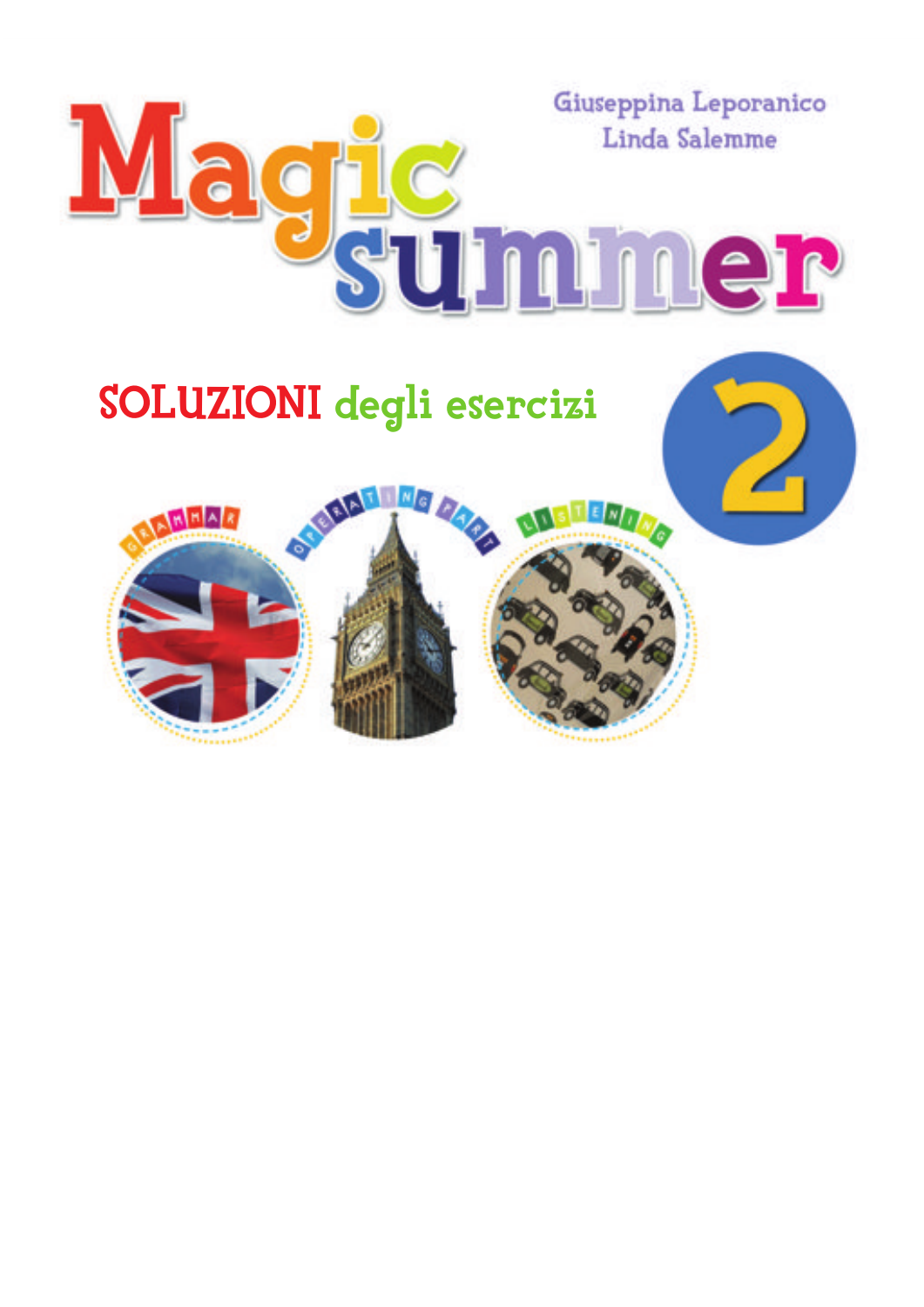



### Page 4 - Change the singular nouns to plural and the plural nouns to singular.

| wife     | →             | wives    | potato       | →             | potatoes      |
|----------|---------------|----------|--------------|---------------|---------------|
| brush    | $\rightarrow$ | brushes  | shelf        | $\rightarrow$ | shelves       |
| witch    | $\rightarrow$ | witches  | boxes        | $\rightarrow$ | box           |
| taxes    | $\rightarrow$ | tax      | dress        | $\rightarrow$ | dresses       |
| kiss     | $\rightarrow$ | kisses   | lunches      | $\rightarrow$ | lunch         |
| beach    | $\rightarrow$ | beaches  | knife        | $\rightarrow$ | knives        |
| girl     | $\rightarrow$ | girls    | surf board   | $\rightarrow$ | surf boards   |
| teacher  | $\rightarrow$ | teachers | skate board  | $\rightarrow$ | skate boards  |
| fox      | $\rightarrow$ | foxes    | wolves       | $\rightarrow$ | wolf          |
| tomatoes | $\rightarrow$ | tomato   | boy          | $\rightarrow$ | boys          |
| wish     | $\rightarrow$ | wishes   | toys         | $\rightarrow$ | toy           |
| children | $\rightarrow$ | child    | baby         | $\rightarrow$ | babies        |
| women    | $\rightarrow$ | woman    | cities       | $\rightarrow$ | city          |
| book     | $\rightarrow$ | books    | glasses      | $\rightarrow$ | glass         |
| COW      | $\rightarrow$ | COWS     | mobile phone | $\rightarrow$ | mobile phones |
| chair    | $\rightarrow$ | chairs   | watch        | $\rightarrow$ | watches       |
| hippo    | $\rightarrow$ | hippos   | dictionary   | $\rightarrow$ | dictionaries  |
| tree     | →             | trees    | web site     | $\rightarrow$ | web sites     |

#### Page 7 - Circle the correct answer.

*1) this, This, an. 2) a, 3) watches, first, second, 4) The, 5) this, a, 6) a, 7) these, 8) peaches, 9) those, plants, 10) This, slice, 11) The, some, 12) the, here, 13) some, some, some, 14) anything, a bottle of.*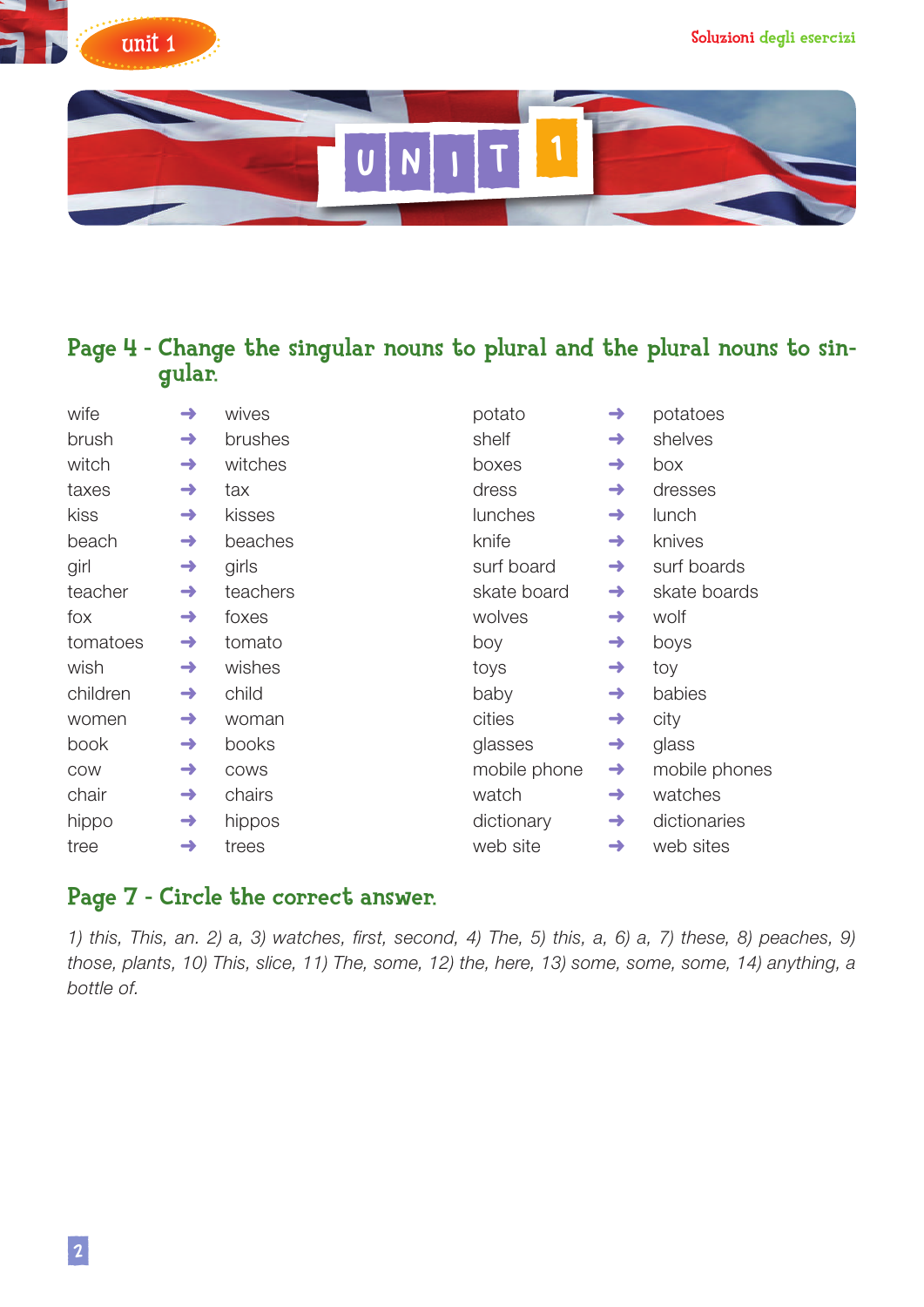

### Page 7 - Change the following nouns to countable and uncountable.

| noun                          | countable           | uncountable    |
|-------------------------------|---------------------|----------------|
| chocolate (bar)               | a bar of chocolate  | some chocolate |
| bread (loaf)                  | a loaf of bread     | some bread     |
| water (bottle)                | a bottle of water   | some water     |
| water (glass)                 | a glass of water    | some water     |
| sugar (box)                   | a box of sugar      | some sugar     |
| butter (stick)                | a stick of butter   | some butter    |
| rice (bowl)                   | a bowl of rice      | some rice      |
| tea (cup)                     | a cup of tea        | some tea       |
| ice cream                     | an ice cream cone   | some ice cream |
| $\text{cake}$ (slice = fetta) | a slice of cake     | some cake      |
| cheese (slice $=$ fetta)      | a slice of cheese   | some cheese    |
| cheese (piece = $pezzo$ )     | a piece of cheese   | some cheese    |
| cereal (bowl=ciotola)         | a bowl of cereal    | some cereal    |
| cereal (box=scatola)          | a box of cereal     | some cereal    |
| shampoo (bottle)              | a bottle of shampoo | some shampoo   |

#### Page 10 - Complete the following sentences with "How much", "How many", "much", "many", "a lot of", "a little", "a few", "a couple of".

1) a lot of/lots of/many, 2) lots of/a lot of, 3) much, 4) much, 5) a lot of/lots of, 6) little, 7) a lot of/lots of, 8) many/a lot of/lots of, 9) How many, 10) a lot of/lots of, 11) a couple of, 12) many, 13) much, 14) a lot of/lots of, 15) a few cookies, 16) many/a lot of/lots of, 17) a little, 18) How much, 19) How many, 20) How much.

#### Page 10 - Write positive and negative sentences using "much" "many", "a lot of", "a few", "a little".

- 1) I have got a lot of CDs in my room. I've got a few CDs in my room. I haven't got many CDs in my room.
- 2) I read a lot of books in my free time. I don't read many books in my free time.
- 3) I have a lot of free time. I don't have much free time.
- 4) I drink a lot of milk for breakfast. I drink a little milk for breakfast. I don't drink much milk for breakfast.
- 5) I eat a lot of snacks on weekends. I eat a few snacks on weekends. I don't eat many snacks on weekends.

#### Page 11 - Complete the following questions and mark the box which corresponds to your routine.

1) How many, 2) How much, 3) How much, 4) How much, 5) How much, 6) How many, 7) How many, 8) How many, 9) How much, 10) How much, 11) How many, 12) How much, 13) How many, 14) How much, 15) How many.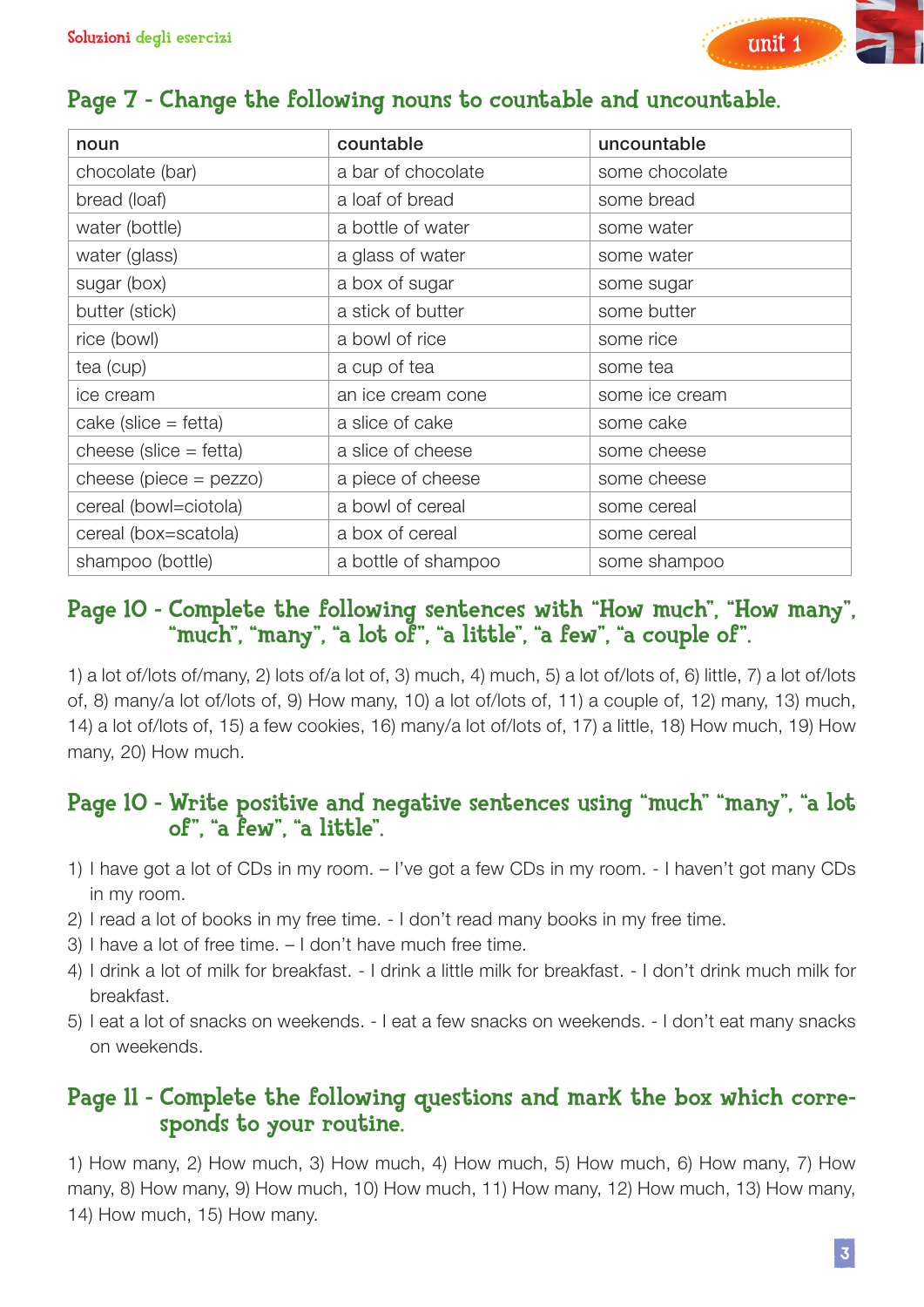

#### Page 12 - Now, write your answers.

- 1) I read (a lot of/a few/a couple) books a month. I don't read many books a month.
- 2) I watch (a lot of/a little) TV a week. I don't watch much TV a week.
- 3) I eat (a lot of/a little) fruit a day. I don't eat much fruit a day.
- 4) I eat (a lot of/a little) meat a week. I don't eat much meat a week.
- 5) I eat (a lot of/a little) fish a week. I don't eat much fish a week.
- 6) I call (a lot of/a few) friends a day. I don't call many friends a day.
- 7) I eat (a lot of/a few) sweets a day. I don't eat many sweets a day.
- 8) I exercise (a lot of/a few) times a week. I don't exercise any times a week.
- 9) I drink (a lot of/a little) water. I don't drink much water.
- 10) I drink (a lot of/a little) coffee. I don't drink much coffee.
- 11) I eat (a lot of/a few) eggs a week. I don't eat many eggs.
- 12) I eat (a lot of/a little) chocolate. I don't eat much chocolate.
- 13) I sleep (a lot of/a few) hours a night. I don't sleep many hours a night.
- 14) I do (a lot of/a little) homework in an hour. I don't do much homework in an hour.
- 15) I see (a lot of/a few) films in a month. I don't see many films in a month.

#### Page 16 - Assign the following foods into the proper Food Group.

| Carbohydrate Vegetable |          | Fruit   | Fat           | Dairy  | Protein    |
|------------------------|----------|---------|---------------|--------|------------|
| Cereal                 | Salad    | Oranges | Fat           | Milk   | Chicken    |
| Rice                   | Potatoes | Apples  | <b>Sweets</b> | Cheese | Sword Fish |
| <b>Bread</b>           | Eggplant | Plums   | Olive Oil     | Yogurt | Hamburgers |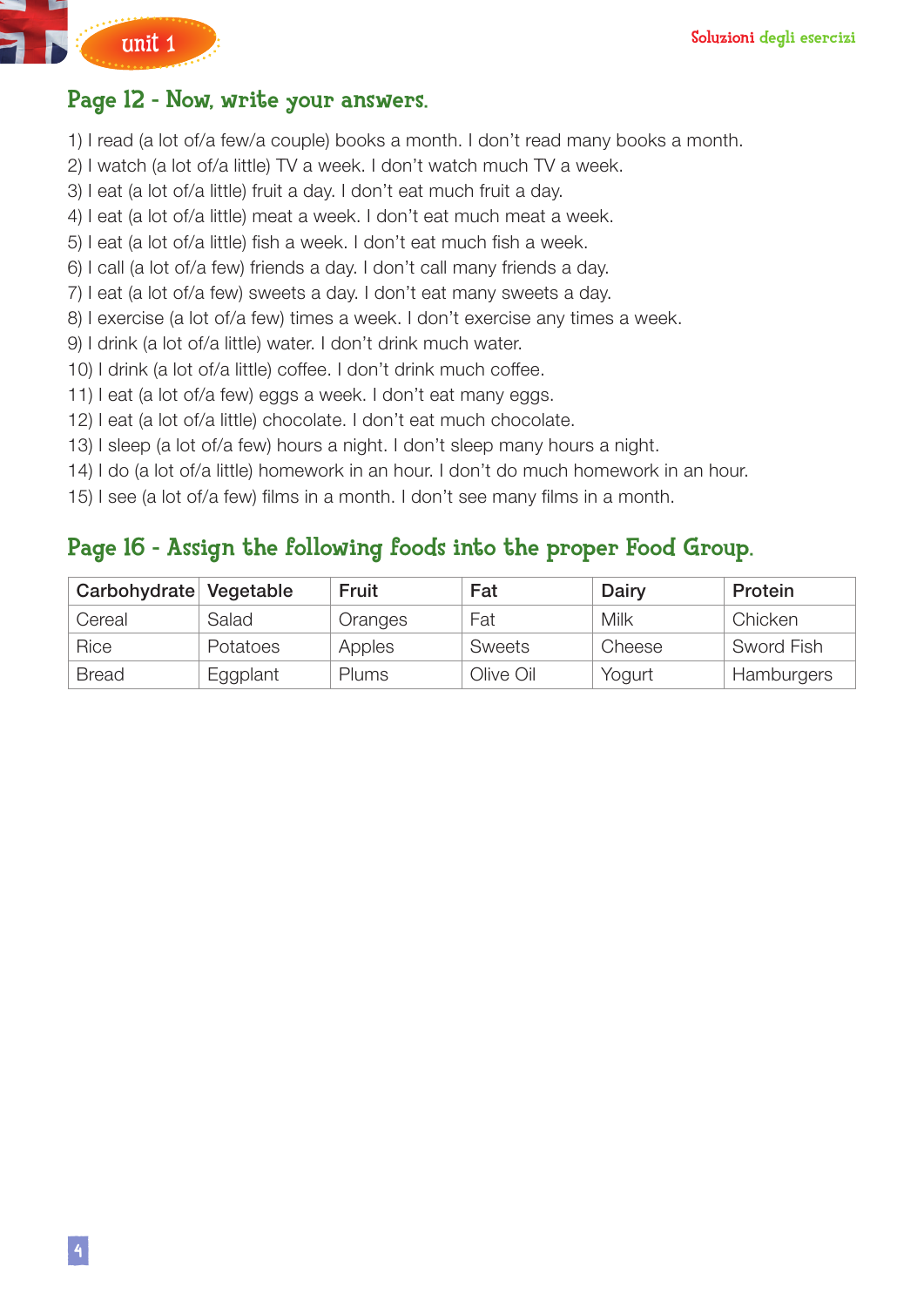



### Page 18 - Re-write the correct answer to each of the following questions.

| Who is your best friend?                 | My best friend is Donna.                          |
|------------------------------------------|---------------------------------------------------|
| What is that?                            | It's my new video game.                           |
| Where are you going?                     | I'm going to school.                              |
| When is your birthday?                   | My birthday is in May.                            |
| Why don't you come to the beach with us? | Because I'm ill.                                  |
| How do you make a chocolate cake?        | I don't know. Read the recipe in the recipe book. |
| Who is that speaking with Helen?         | It's Helen's mom.                                 |
| What are you doing?                      | I'm doing my homework.                            |
| Where are my car keys?                   | They're over there, on the key rack.              |
| When are you going on holiday?           | I'm going on holiday in June.                     |
| Why is the table wet?                    | Because some water spilled on it.                 |
| How are you?                             | I'm fine, thank you.                              |
| Where is your p.c.?                      | It's on my desk, next to the printer.             |
| Why is the dog out in the garden?        | Because it's a nice day and it's playing.         |
| Who invented the dishwasher?             | Josephine Cochrane invented it.                   |
|                                          |                                                   |

### Page 19 - Complete the following sentences using question words.

1) Who, 2) What, 3) Where, 4) When, 5) Why, Because, 6) How, 7) Where, 8) How, 9) Where.

### Page 20 - Complete the following sentences with the Possessive S.

- 1) John and Mary's school's in the city centre.
- 2) Simon's favourite school subject is maths.
- 3) Diego's bike is green.
- 4) The dog's house is red.
- 5) My mother's cheese cake is delicious.
- 6) The children's toys are in the green and yellow box.
- 7) Peter's car is grey.
- 8) Linda's glasses are red.
- 9) Susan's mother's very young.
- 10) Her mother's dog is black and white.
- 11) My father's sister is my aunt.
- 12) My mother's sister is my aunt.
- 13) My husband's brother is my brother in law.
- 14) My parents' parents are my grandparents.
- 15) My children's children are my grandchildren.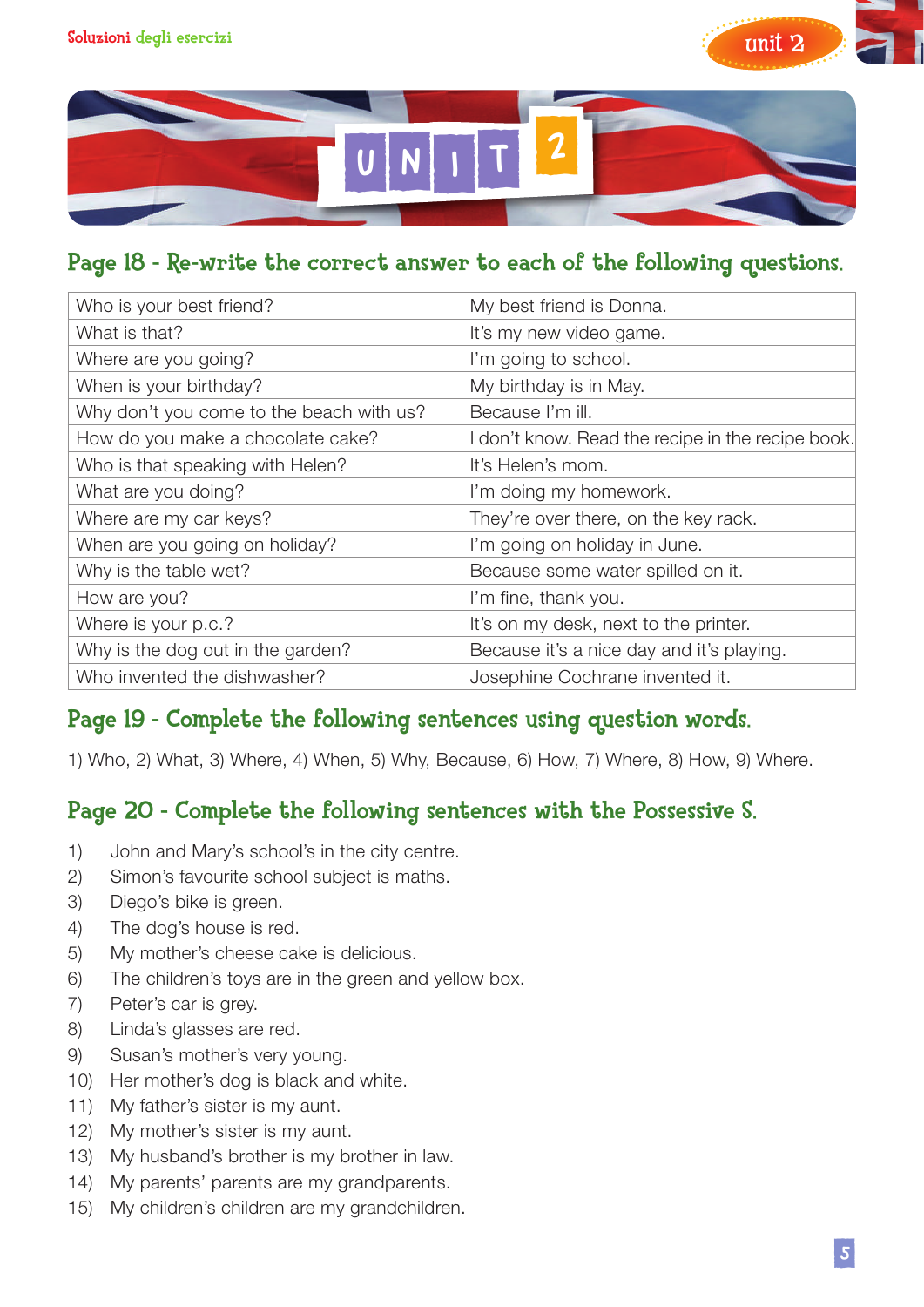

### Page 21 - Complete the sentences with possessive adjectives.

1) your, My 2) your 3) Her 4) their 5) its 6) Our 7) Her 8) his 9) my 10) your, my 11) your, Its 12) her, his 13) my 14) our 15) Her.

#### Page 22 - Complete the questions and answers with possessive adjectives or possessive pronouns.

| Whose ?                    | Possessive adjective    | <b>Possessive Pronoun</b> |
|----------------------------|-------------------------|---------------------------|
| Whose keys are these?      | They are my keys.       | They're mine.             |
| Whose sister is this/that? | She is my sister.       | She's mine.               |
| Whose book is this?        | It is your book.        | It's yours.               |
| Whose CD is this?          | It's his CD.            | It's his.                 |
| Whose purse is this?       | It's her purse.         | It's her.                 |
| Whose friends are these?   | They are our friends.   | They're ours.             |
| Whose students are they?   | They are your students. | They're yours.            |
| Whose car is this.         | It's their car.         | It's theirs.              |

#### Page 24 - Complete the following sentences with the proper Object Pronoun

1) it, 2) her, 3) me, us, 4) us, 5) him, 6) her, 7) them, 8) me, 9) It, 10) Her, 11) you, 12) it, 13) her, 14) them, 15) you.

### Page 25 - Fill in the blanks with the correct adverb of manner.

1) terribly, 2) easily, 3) noisily, 4) gently, 5) quietly.

### Page 27 - Rewrite the complete sentence using the adverb in brackets.

1) He often listens to the radio. 2) Tom is usually very friendly. 3) They watch never TV in the afternoon. 4) Pete never gets angry. 5) I sometimes take sugar in my coffee. 6) I usually go to bed late. 7) She always studies in the kitchen because her sister studies in their bedroom. 8) They usually go to work by bus. 9) We often have a pizza with our friends on Saturday evenings.10) He always goes to the gym on Thursdays.

# revision

### Page 31 (Lettera L) - Circle the correct word.

1) those, 2) This, 3) The, 4) the, 5) the, 6) your, 7) His, 8) Her, 9) your, 10) His, 11) Our, 12) Their, 13) My, 14) Your, 15) cousin, 16) a quarter past nine.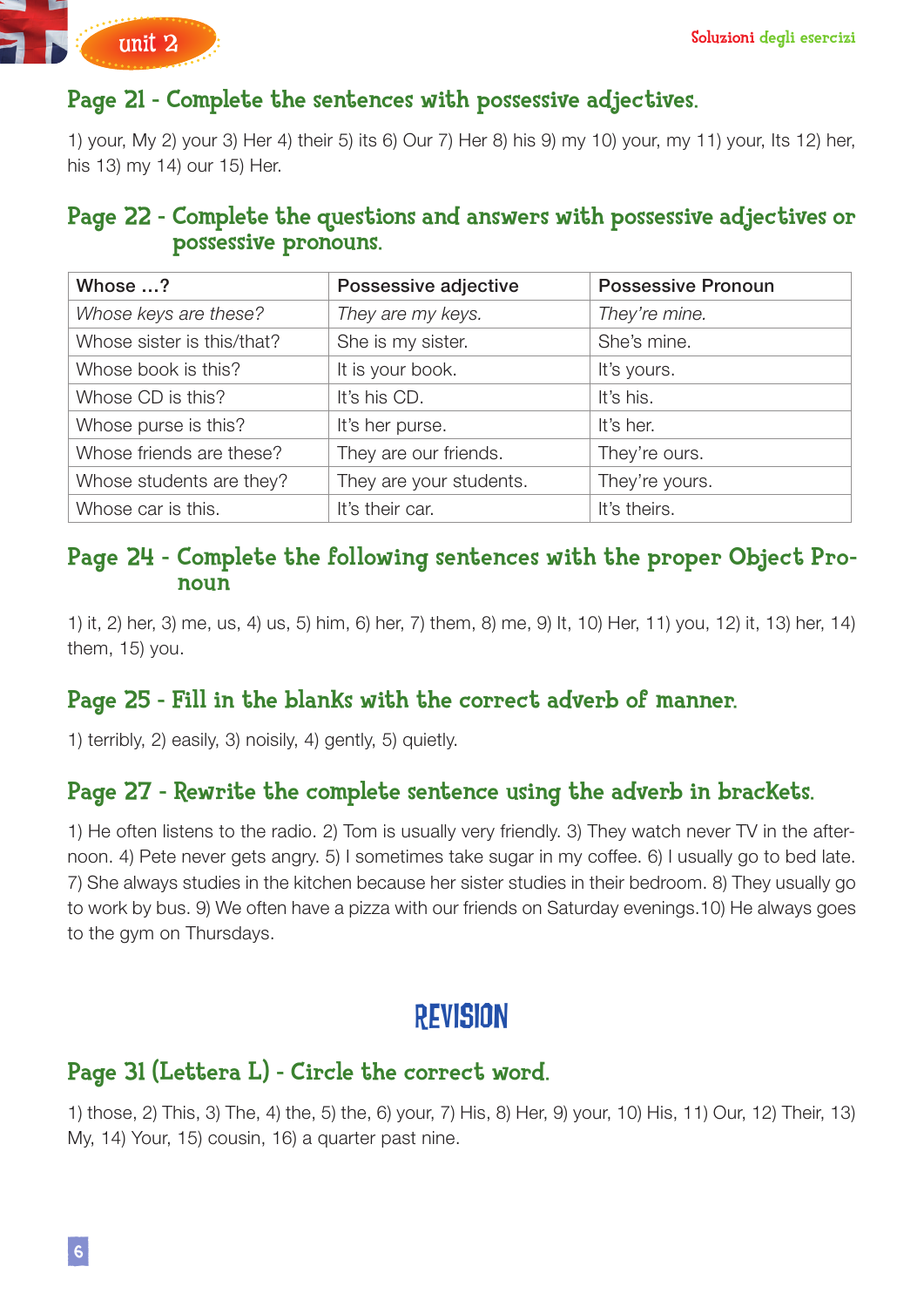

#### Page 31 (Lettera M) - Complete the following sentences using question words.

1) Why don't you come to the cinema? Because I've got a temperature. 2) Who is your brother? The boy with the blue shirt. 3) What are you doing? It is a set of the l'm reading a book. 4) Where is your mother. She is at work. 5) When is your birthday party? Next Saturday. 6) Why are you tired? The state of the Because I didn't sleep well. 7) How old is your boyfriend? He's 24. 8) Where is my English book? I don't know, look on your desk.

### Page 31 (Lettera N) - Answer the following questions using short answers.

1) Yes, I am. 2) Yes, she is. 3) Yes, we are. 4) No, she isn't. 5) No, I'm not. 6) No, they aren't. 7) Yes, she is. 8) Yes, they are.

### Page 32 (Lettera O) - Rewrite the sentences using the adverb in brackets.

- 1) He's friendly.
- 2) Susan runs quickly.
- 3) He easily studied for the test.
- 4) She was terribly ill. She didn't feel well.
- 5) She speaks softly.
- 6) The children play noisily.
- 7) She studies happily.
- 8) Her parents cook well.

### Page 32 (Lettera O) - Odd word out

Cross out the odd word./*Depenna la parola intrusa.*

| mature      | short       | old       | young     |
|-------------|-------------|-----------|-----------|
| few         | some        | many      | recent    |
| happy       | good        | bad       | fantastic |
| red         | green       | flower    | grey      |
| friend      | brother     | sister    | mother    |
| mother      | sister      | daughter  | nephew    |
| father      | brother     | niece     | son       |
| grandmother | aunt        | uncle     | cousin    |
| grandfather | grandmother | elassmate | mother    |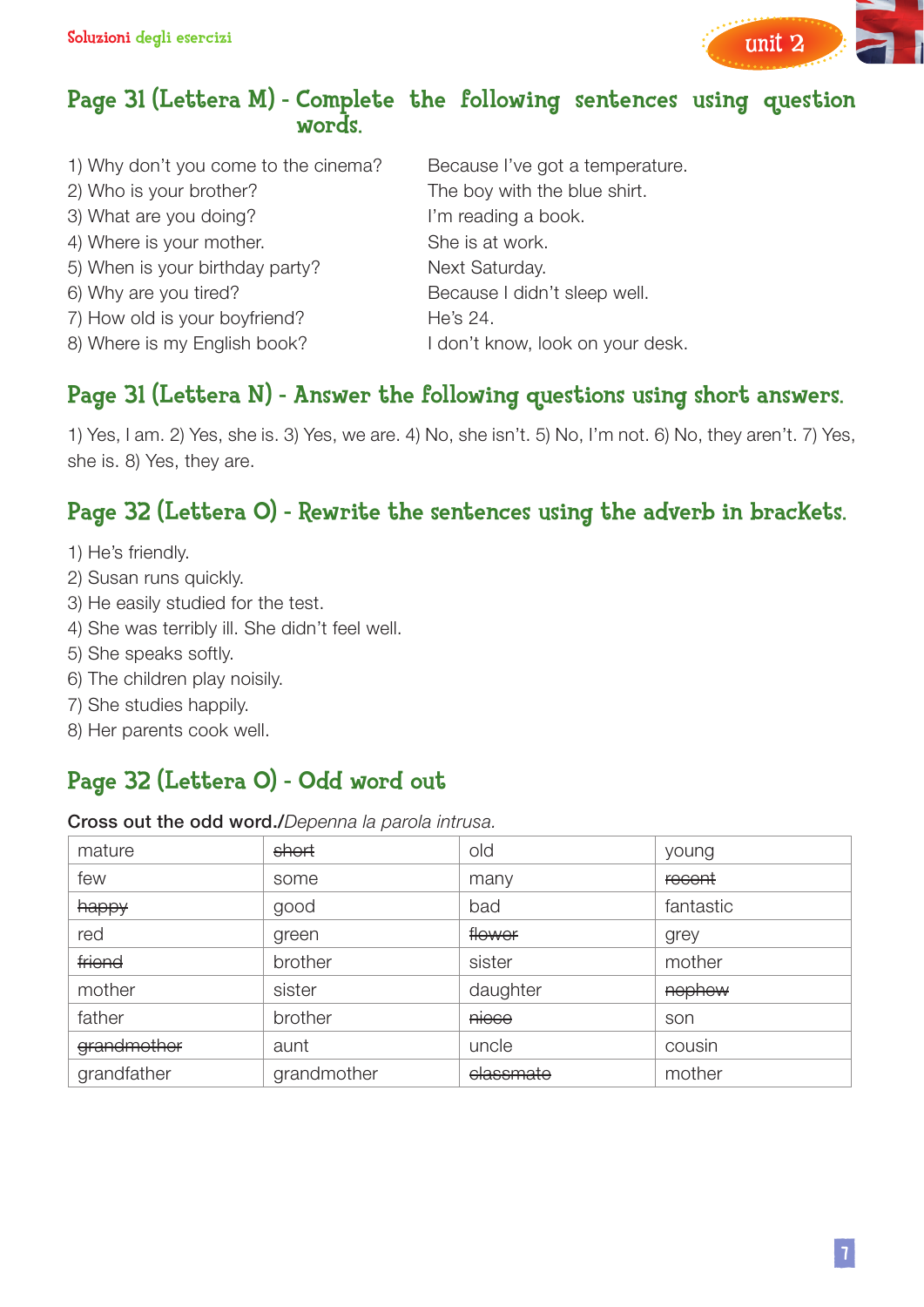



#### Page 38 - Complete the following sentences with the proper verb "to be" in the past simple tense.

1) were, 2) was not, 3) was, 4) liked, liked, 5) was, 6) Are you, 'm not, 7) Was, she wasn't, she was, 8) Were, they were, 9) was, 10) Were, weren't were.

### Page 39 - Read the following questions and choose the correct answer.

1) False, 2) True, 3) False, 4) False, 5) False, 6) True, 7) False, 8) False.

#### Page 40 - Famous Pets Wordsearch

|             |             | L            | A            | S      | S              |              | E      |   |              |              |   |
|-------------|-------------|--------------|--------------|--------|----------------|--------------|--------|---|--------------|--------------|---|
|             |             |              |              |        | $\mathsf{P}$   |              |        |   |              |              |   |
|             | $\mathsf R$ |              | $\mathsf{N}$ | $\top$ | $\overline{1}$ | $\mathsf{N}$ | $\top$ |   | $\mathsf{N}$ |              |   |
|             |             |              |              |        | $\mathsf{N}$   |              |        |   |              |              |   |
|             | T           | $\bigcirc$   | M            | A      | $\mathsf{N}$   | $\mathsf{D}$ | J      | E | $\mathsf R$  | $\mathsf R$  | Y |
|             | W           |              |              |        | E              |              |        |   |              |              |   |
|             | E           |              | G            | A      | $\mathsf{R}$   | F            |        | Ε | L            | $\mathsf{D}$ |   |
| $\mathsf R$ | E           | $\times$     |              |        |                |              |        |   |              |              |   |
|             | $\top$      |              |              |        |                |              |        |   |              |              |   |
| S           | Y           | $\mathbf{L}$ | $\vee$       | Ε      | S              | Τ            | E      | R |              |              |   |

#### Page 41 - Match each room with its name.

Attic = Attico Garage = Garage Auto Entrance = Ingresso Terrace = Terrazzo  $Kitchen = Cucina$  Bathroom = Bagno Yard = Prato "Inglese" entitled to the Garden = Giardino (con fiori)  $Balconv = Balcone$  Stairs = Scale Corridor = Corridoio et al. (2008) Window = Finestra

Bedroom = Camera da letto Living Room/Sitting Room = Soggiorno Study = Studio **Dining Room = Sala da Pranzo**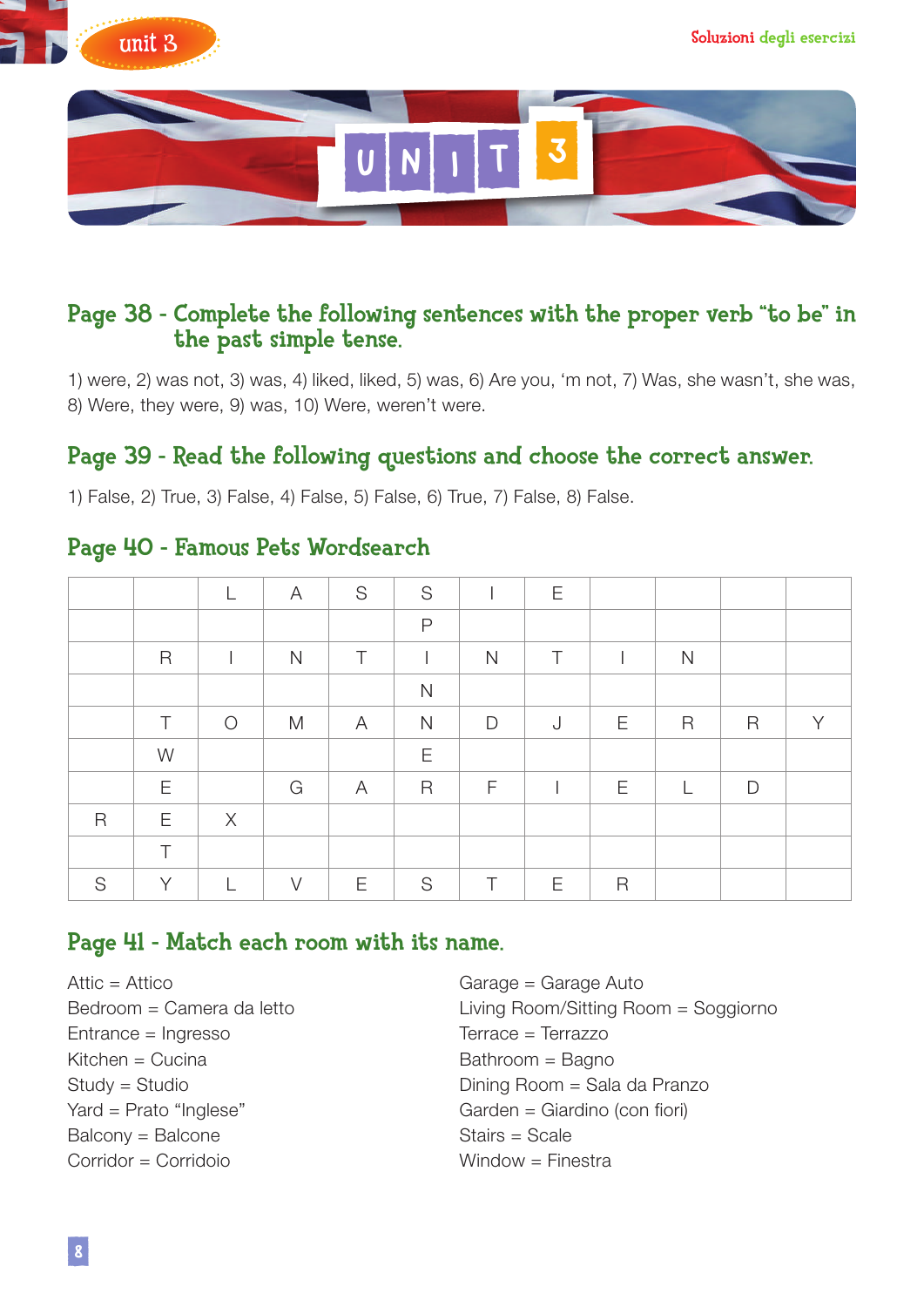

### Page 41 - Match each object with its name.

- Armchair = Poltrona Bath = Vasca da bagno Bed = Letto
- Bedside Table = Comodino Car = Automobile Chair = Sedia Chair = Sedia Coathanger = Attaccapanni Cooker = Piano Cottura Desk = Scrivania Fireplace = Camino Flowers = Fiori Fridge = Frigorifero Grass = Erba Lamp= Lampada Oven = Forno Picture = Quadro Picture = Quadro Plant = Pianta Plant = Pianta Shower = Doccia Sink = Lavello Sofa = Divano Table = Tavolo Toilet = Gabinetto Tree = Albero Washbasin = Lavandino
- 

### Page 42 - Answer the following questions.

- 1) The Beatles recorded the song "Yesterday" in 1965.
- 2) Paul McCartney composed the entire melody in a dream one night in his room at the Wimpole Street home of his then girlfriend Jane Asher and her family.
- 3) He was concerned that he had subconsciously plagiarised someone else's work.

### Page 44 - Complete the following sentences with the proper verb form.

1) seemed. 2) was, 3) recorded, 4) ranked, 5) composed, 6) hurried, played, 7) refused.

#### Page 44 - Translate the following sentences.

- 1) John ha ballato per tutta la notte.
- 2) L'insegnante ha deciso di far fare un esame Lunedì prossimo.
- 3) Durante il trucco magico, un coniglio è scomparso nel cappello.
- 4) Abbiamo guardato la TV fino a mezzanotte.
- 5) Cosa è successo? Il bambino è saltato in una pozzanghera.
- 6) L'uomo ha aiutato la donna anziana ad attraversare la strada.
- 7) Lui le ha guardato negli occhi e l'ha baciata.
- 8) Gli è piaciuto molto la partita.
- 9) Quando hanno spostato la macchina hanno notato una macchia d'olio sul pavimento.
- 10) Lei amava lui e lui amava lei.
- 11) La musica ha suonato tutta la notte.
- 12) Sabato scorso lui si è riposato.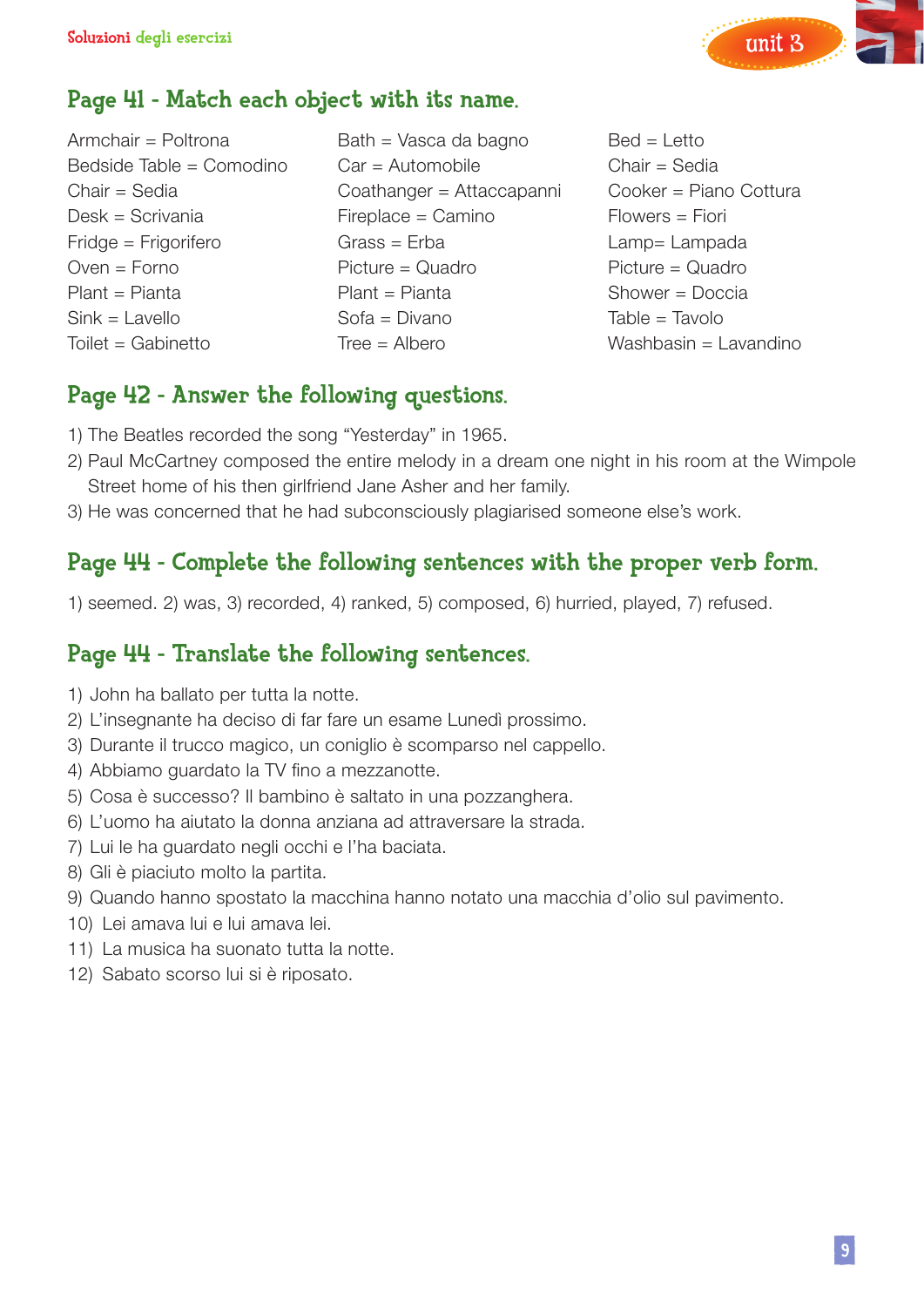



#### Page 49 - Fill in the following chart with the Simple Past in the affirmative, interrogative and negative forms.

| talian    | <b>Simple Past</b> | Question        | <b>Negative</b>    |
|-----------|--------------------|-----------------|--------------------|
| conoscere | knew               | did know        | didn't know        |
| trovare   | found              | did find        | didn't find        |
| avere     | had                | did have        | didn't have        |
| dormire   | slept              | did sleep       | didn't sleep       |
| potere    | could              | could           | couldn't           |
| imparare  | learnt             | did learn       | didn't learn       |
| prendere  | took               | did take        | didn't take        |
| leggere   | read (red)         | did read (riid) | didn't read (riid) |
| scrivere  | wrote              | did write       | didn't write       |
| cantare   | sang               | did sing        | didn't sing        |

### Page 49 - Fill in the blanks with the words from the list, and put the words in brackets () in the past simple tense.

Last summer we went abroad for our summer holidays. We couldn't decide whether to go to a beach site, to the mountains, or city sightseeing. We had three weeks time, so we thought to spend a week at a beach site, a week in the mountains and a week city sightseeing. Finally, we decided to go camping near a beach site. This is what we did.

We left our house on Saturday morning. We drove for seven hours and finally reached the campsite. Here we went swimming in the mornings and sunbathed. We had lunch on the beach at about half past one. We usually went for a walk, after lunch. In the evenings we either went to a pub or dancing at a disco. We met many people and made some friends. It was a nice week at the beach.

For our second week we decided to go to the mountains. We left the campsite near the beach at 8 o'clock on the following Saturday and drove to the mountains. After 7 hours of driving, we finally reached the mountains. We checked into our hotel and found a large and comfortable room there. It seemed warm and quiet. In the morning we went skiing. At about  $2$ o'clock we had lunch at the hotel, is was delicious. In the afternoons we took photos and met many people who were on holiday just like us. At night we read books and watched TV in the hotel hall.

For our final week we went city sightseeing. We left the hotel in the mountains on Saturday morning at about 9 o'clock. We drove for about 6 hours and finally arrived in the city we wanted to see.

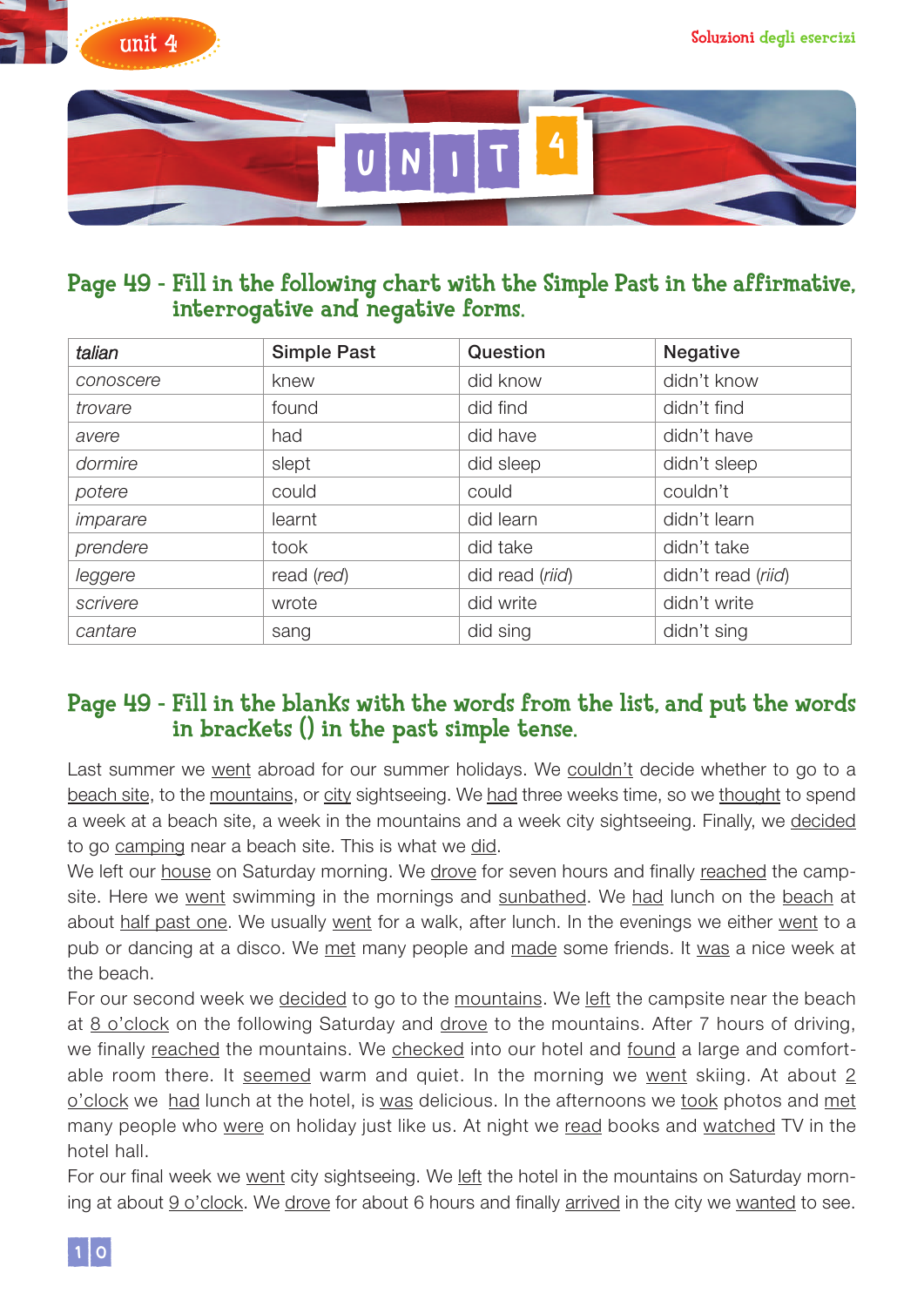

We checked into our hotel and found a small and noisy room. We thought it was one of the inconveniences of being in the city. We went sightseeing every day from mornings to late afternoons. We saw many historical monuments, churches, museums and beautiful gardens. We took many pictures and tasted lots of delicious food.

After a week our holiday was over, and it was time to return home. What a pity. In any case, it was a fantastic summer holiday.

### Page 53 – Answer the following questions.

- 1) A "Hobby" is an activity or interest which is done for pleasure or relaxation. In fact, the word "hobby" originally means "to follow a favourite pastime".
- 2) Usually you do a hobby during your leisure time.
- 3) The aim of having a hobby is personal fulfillment.
- 4) Some categories of hobbies I know are collecting, game playing, outdoor recreation, performing, creative hobbies, scale modelling, cooking, gardening, fish-keeping, and reading.
- 5) You can collect anything you like: football cards, coins, stamps, sea shells, books, comic books et.. The most important things of a good collection is it's organization, categorization, conservation and display.
- 6) One great advantage is that it allows the human mind to create its own view of the world portrayed in the book,

### Page 56 - Re-write the following sentences in the past simple tense.

- 1) The children went to school by bus.
- 2) Patricia preferred pasta with tomato sauce.
- 3) Her father drove home at 5 o'clock pm.
- 4) He went to the cinema with his friends.
- 5) They knew the maths teacher at the test.
- 6) She found something new every day.
- 7) They slept in a tent when they went camping.
- 8) She took an apple with her to give to the teacher.
- 9) I liked to read.
- 10) She could speak, read and write in three different languages.
- 11) They often wrote for the school journal
- 12) She is the singer who sang the national anthem at the matches.
- 13) She told the children to mind their manners when they went to someone's house.
- 14) I thought it was a good idea!
- 15) He invented useful things for society.
- 16) The dog brought his bone everywhere, even in the bedroom!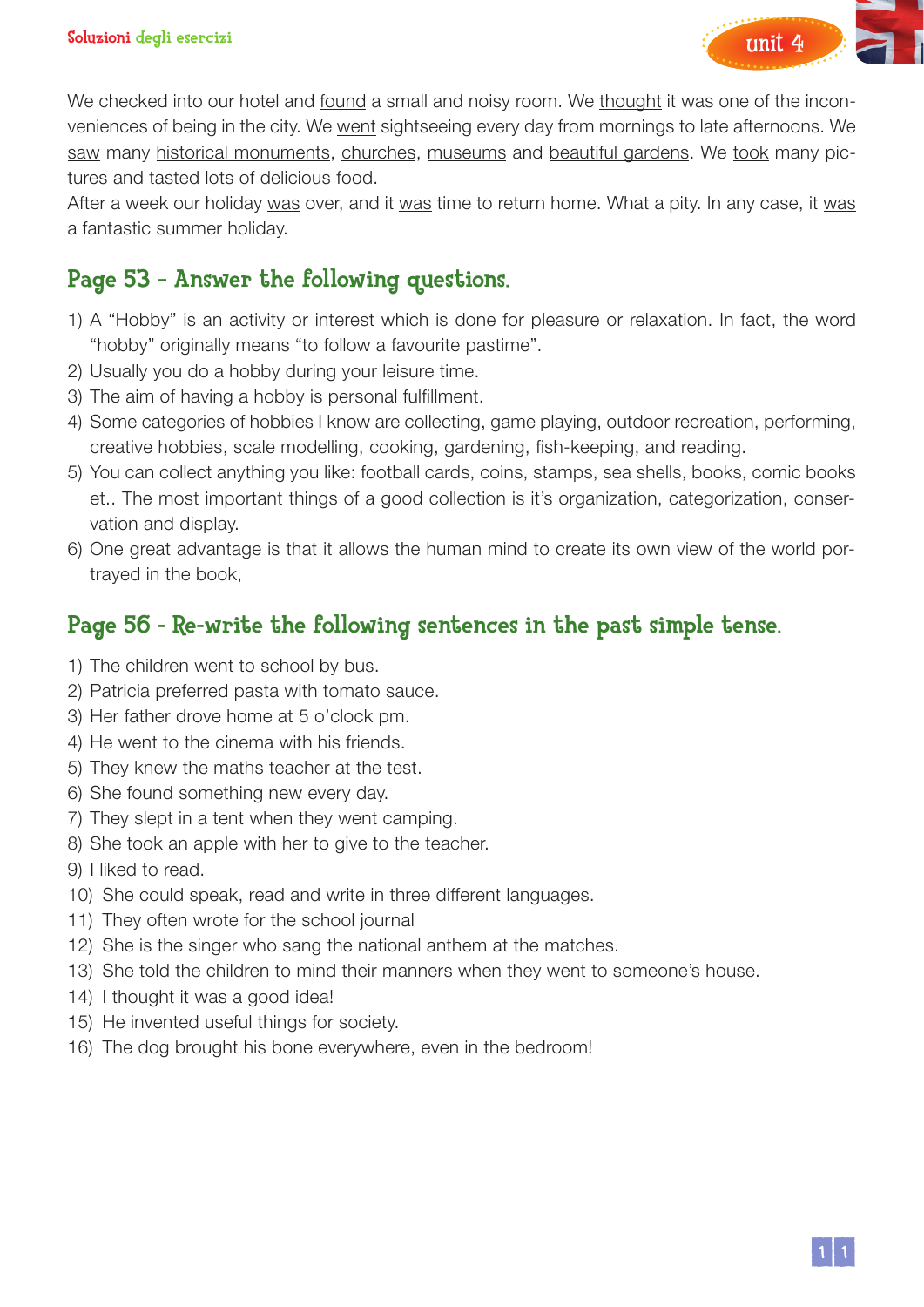## Page 58 - WORDSEARCH

#### Find the Past simple form of the following verbs.

| $answer = answered$ | $arrive = arrived$     | $become = became$ | believe = believed |
|---------------------|------------------------|-------------------|--------------------|
| $break = broke$     | $bring = brought$      | $can = could$     | $color = colour$   |
| $decide = decided$  | $disappear = disapped$ | $do not = didn't$ | $drink = drank$    |
| $drive = drove$     | $fall = fell$          | $find = found$    | $give = gave$      |
| $help = helped$     | $keep = kept$          | $know = knew$     | $let = let$        |
| $live = lived$      | $move = moved$         | $need = needed$   | $open = opened$    |
| $read = read$       | $relax = relaxed$      | $run = ran$       | $sing = sang$      |
| $speak = spoke$     | $stop = stopped$       | $study = studied$ | $swim = swam$      |
| $teach = taught$    | $test = tested$        | think = thought   | $use = used$       |
| $visit = visited$   | wake $=$ woke          | watch = watched   | $win = won$        |

|   |              |              |              |               |              |              |   |              | A             |        |              | B            | Ε           | L |              | Ε | $\vee$     | Ε          | $\mathsf{D}$   |
|---|--------------|--------------|--------------|---------------|--------------|--------------|---|--------------|---------------|--------|--------------|--------------|-------------|---|--------------|---|------------|------------|----------------|
|   | D            | $\mathsf{I}$ | S            | A             | $\mathsf{P}$ | P            | Ε | A            | $\mathsf{R}$  | Ε      | $\mathsf{D}$ |              |             | Ε |              |   |            |            |                |
|   |              |              |              |               |              |              |   |              | $\mathsf{R}$  |        |              |              |             | T |              |   | W          | $\bigcirc$ | $\mathsf{N}$   |
|   | D            |              |              |               | $\top$       |              |   | $\lfloor$    |               | $\vee$ | Ε            | $\mathsf{D}$ |             |   | B            |   | $\bigcirc$ |            | E              |
| K | $\mathsf{N}$ | Ε            | W            |               | Ε            |              | Н |              | $\vee$        |        |              |              |             |   | $\mathsf R$  |   | K          |            | Ε              |
| E | T            |              | A            | $\mathsf{N}$  | S            | W            | Ε | $\mathsf R$  | E             | D      |              |              | B           | R | $\bigcirc$   | Κ | Ε          |            | D              |
| P |              |              | T            |               | $\top$       |              | L |              | $\mathsf{D}$  |        | S            |              |             |   | U            |   |            |            | E              |
| T |              |              | C            |               | E            |              | P |              |               |        | $\top$       | $\mathsf{H}$ | $\bigcirc$  | U | G            | Н | T          |            | $\mathsf{D}$   |
|   |              |              | Н            |               | D            |              | Ε |              |               |        | $\cup$       |              |             |   | Н            |   | A          |            |                |
|   | U            | S            | Ε            | $\mathsf{D}$  |              |              | D | E            | $\mathcal{C}$ |        | D            | E            | D           |   | T            |   | $\cup$     |            | $\overline{R}$ |
|   |              |              | $\mathsf{D}$ |               |              |              |   |              | $\bigcirc$    |        |              |              | $\mathsf R$ |   |              |   | G          |            | E              |
|   |              |              |              | B             |              | F            | Ε | L            | L             |        | Ε            |              | $\bigcirc$  |   |              |   | H          |            | A              |
| S | $\mathsf{P}$ | $\circ$      | K            | E             |              | $\bigcirc$   |   |              | $\bigcirc$    |        | D            |              | $\vee$      |   | S            |   | T          | E          | $\mathsf{D}$   |
| W |              |              |              | $\mathcal{C}$ | $\bigcirc$   | $\cup$       | L | $\mathsf{D}$ | U             |        |              | $\bigcirc$   | E           |   | A            |   |            |            |                |
| A |              |              |              | A             |              | $\mathsf{N}$ |   |              | R             | A      | $\mathsf{N}$ | $\mathsf{P}$ |             |   | $\mathsf{N}$ |   |            |            |                |
| M | $\bigcirc$   | $\vee$       | Ε            | M             |              | D            |   |              | Ε             |        |              | Ε            |             |   | G            | A | $\vee$     | Ε          |                |
|   |              |              | $\mathsf{R}$ | Ε             | L            | A            | X | Ε            | $\mathsf{D}$  | R      | A            | $\mathsf{N}$ | Κ           |   |              |   |            |            |                |
|   |              |              |              |               |              |              |   |              |               |        |              | Ε            |             |   |              |   |            |            |                |
|   |              |              |              |               |              | S            | Τ | $\circ$      | $\mathsf{P}$  | P      | Ε            | $\mathsf{D}$ |             |   |              |   |            |            |                |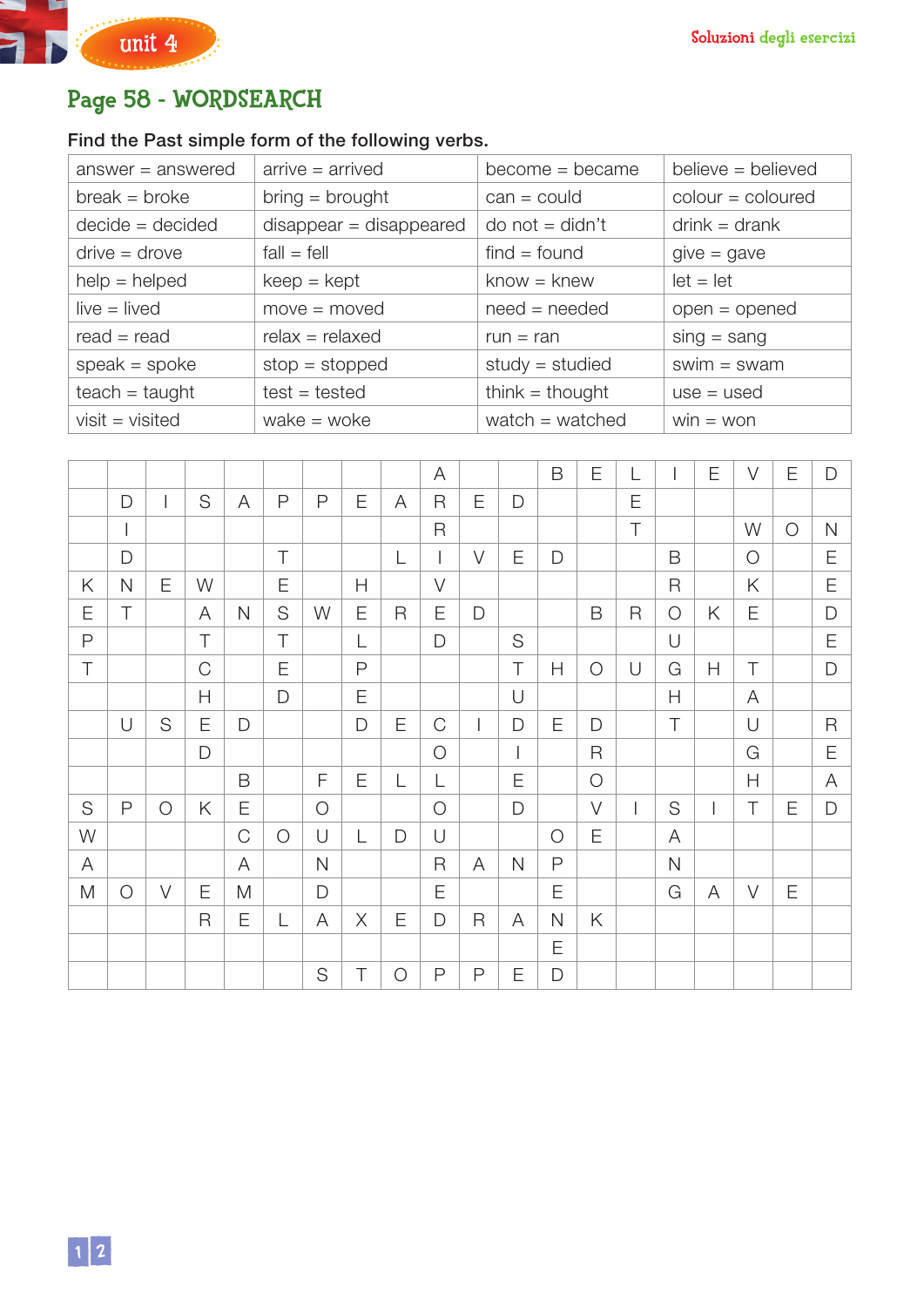

#### Page 60 - Read the following questions. Compare the simple present with the simple past in the first example and then complete the questions using the correct form of the verb  $\circ$  to be $\circ$  in the past.

| <b>Simple Present</b>        | <b>Simple Past</b>                       |
|------------------------------|------------------------------------------|
| Where is Jack today?         | Where was Jack yesterday?                |
| What day is it today?        | What day was yesterday?                  |
| Where are they today?        | Where were they last week?               |
| I am at home this afternoon. | I was at home yesterday afternoon.       |
| We aren't in school now.     | We weren't in school yesterday.          |
| What is that in your hand?   | What was that in your hand this morning? |
| When is she usually at home? | When was she at home yesterday?          |
| He isn't a teacher.          | He wasn't a teacher.                     |

### Page 60 - Write questions for the following answers.

| <b>QUESTION</b>                      | <b>ANSWER</b>                                           |
|--------------------------------------|---------------------------------------------------------|
| Was he at home?                      | Yes, he was at home.                                    |
| Where was the car?                   | The car was in the garage.                              |
| Were the windows open this morning?  | The windows? No, they were closed.                      |
| Who was that man with you at school? | The man with me? That was my English teacher.           |
| Were they at the cinema?             | No, they weren't at the cinema. They were at the disco. |

# revision

### Page 61 - Write the proper form of the past tense of the verb "To Be".

Scrivi la forma appropriata del past tense del verbo "To Be". 1) was, 2) was, 3) were, 4) were, 5) Were, 6) were, 7) were, was, 8) was, 9) were, 10) were.

### Page 61 - Match the questions with their appropriate answers.

1) g), 2) d), 3) e), 4) b), 5) f), 6) a), 7) c).

### Page 61 - Answer the following questions with a full sentence.

- 1) You need 150 grams of sugar to make this cake.
- 2) In the morning I drink one medium sized cup of milk.
- 3) About 75% of the students went to the beach for their summer holidays.
- 4) I invited 25 children to my party, 15 boys and 10 girls.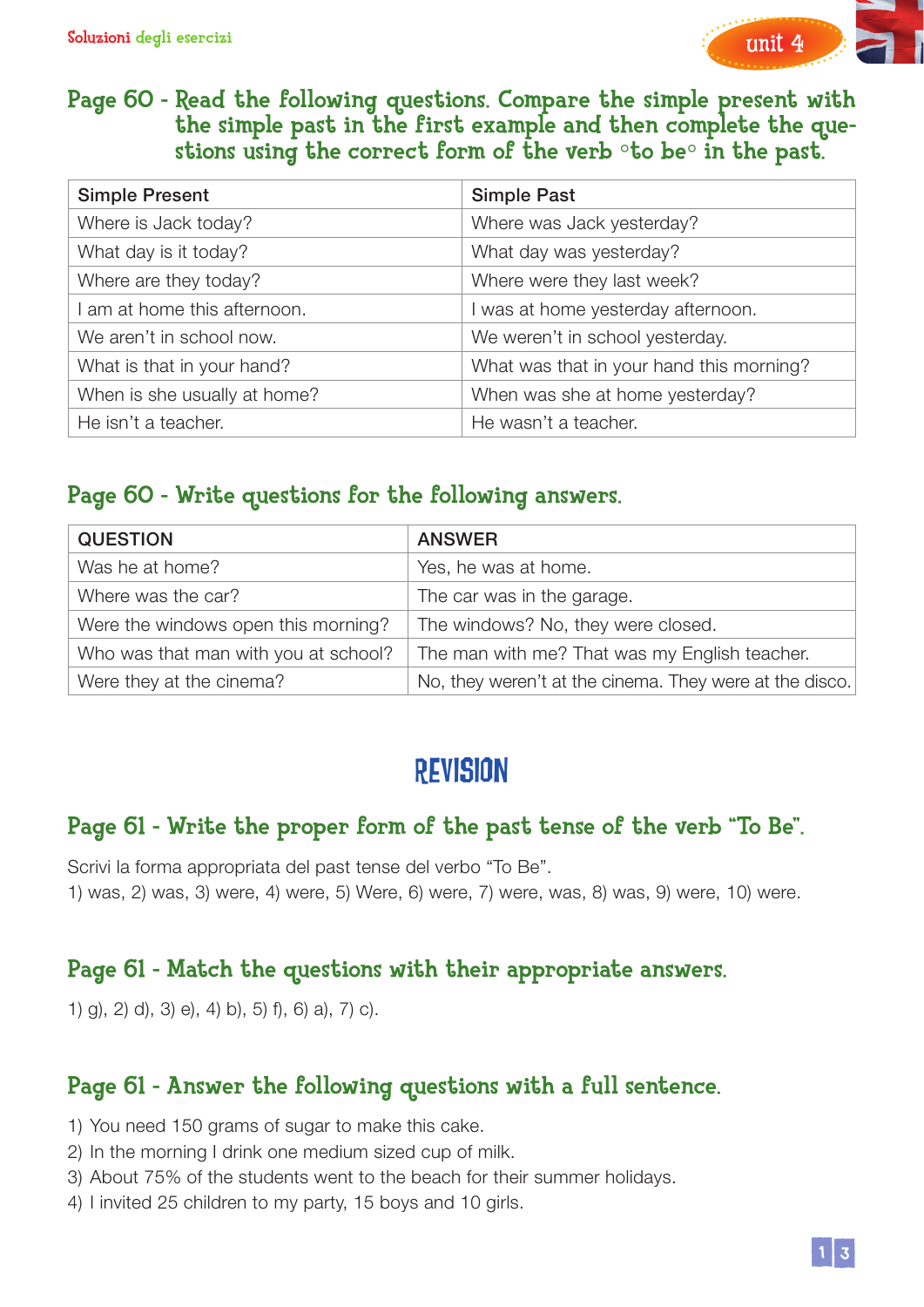

### Page 62 - Complete the table with the correct past simple tense.

| Answer       | answered  | Arrive         | arrived   |
|--------------|-----------|----------------|-----------|
| Ask          | asked     | Be             | was       |
| Become       | became    | <b>Believe</b> | believed  |
| <b>Buy</b>   | bought    | Call           | called    |
| Can          | could     | Choose         | chose     |
| Clean        | cleaned   | Close          | closed    |
| Colour       | coloured  | Cook           | cooked    |
| Cry          | cried     | Dance          | danced    |
| Do           | did       | <b>Drink</b>   | drank     |
| <b>Drive</b> | drove     | Eat            | ate       |
| Fall         | fell      | Find           | found     |
| Fly          | flew      | Forget         | forgot    |
| Give         | gave      | Go             | went      |
| Happen       | happened  | Have           | had       |
| Help         | helped    | Jump           | jumped    |
| Keep         | kept      | Kiss           | kissed    |
| Know         | knew      | Learn          | learnt    |
| Let          | let       | Listen         | listened  |
| Look         | looked    | Love           | loved     |
| Need         | needed    | Offer          | offered   |
| Open         | opened    | Pay            | paid      |
| Play         | played    | Prefer         | preferred |
| read         | read      | Relax          | relaxed   |
| Ride         | rode      | Run            | ran       |
| Smoke        | smoked    | Stand          | stood     |
| Study        | studied   | Swim           | swam      |
| Take         | took      | Teach          | taught    |
| Tell         | told      | think          | thought   |
| Travel       | travelled | Try            | tried     |
| Watch        | watched   | wear           | wore      |
| win          | won       | work           | worked    |
| write        | wrote     |                |           |

### Page 62 - Match the furniture to each room

Bedroom - Bed bedside table wardrobe Bathroom - Bath Shower Toilet Kitchen - Cooker Oven Fridge Living Room - Sofa TV

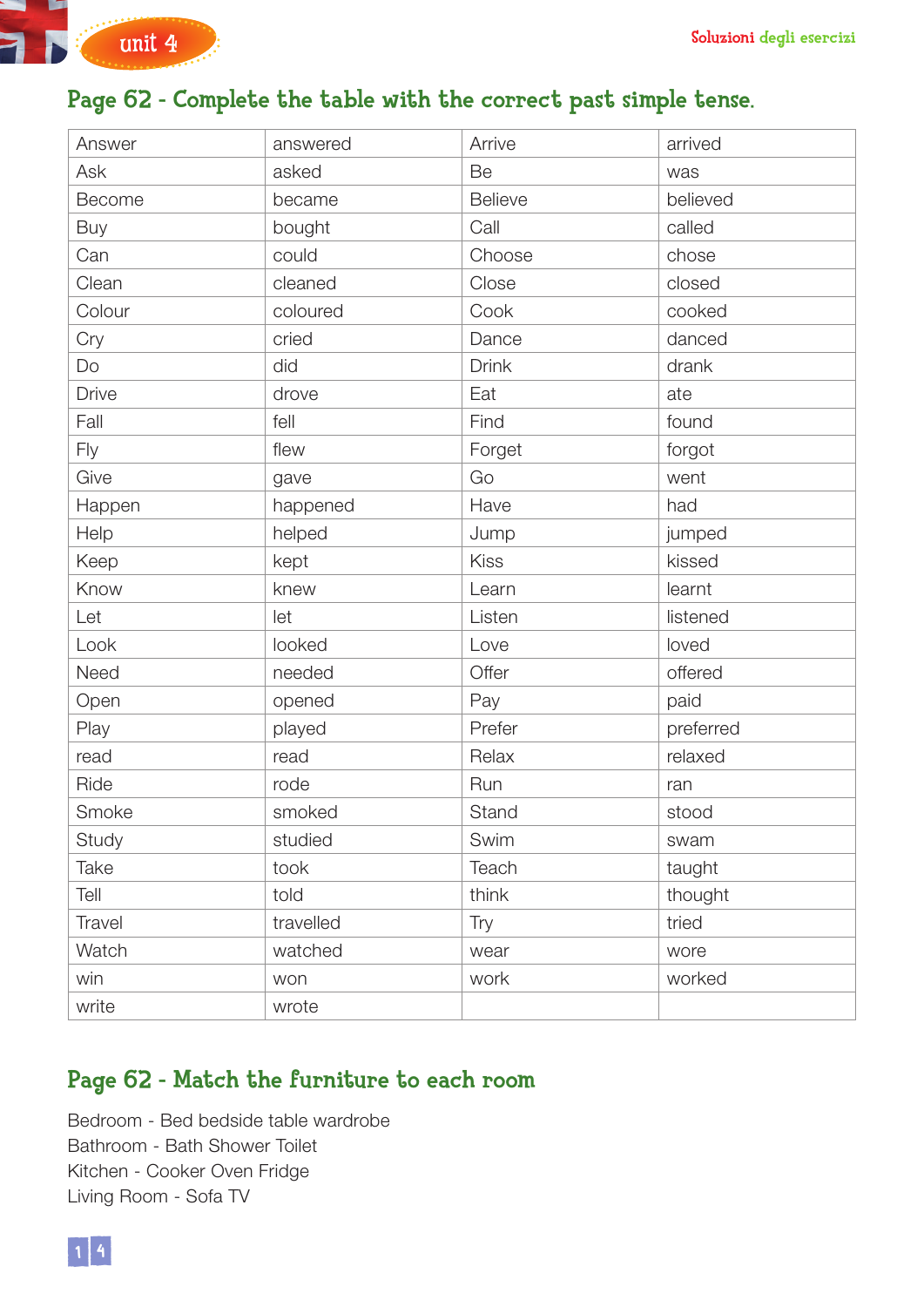



### Page 68 - For each picture, write a question and answer.

What's it doing? It's running. What are they doing? They're studying.

What's he doing? He's swimming

What are they doing? They're eating./They're having dinner/lunch.

What's he doing? He's riding a/his bike.

What's she doing? She's writing.

What's he doing? He's reading.

#### Page 72 - Fill in the blanks using the present continuous form of the verbs below.

1) are you making? 2) are going to work. 3) is singing, 4) isn't going 5) washing the dishes.

#### Page 72 - Write the questions and answers in the proper present continuous form using the word combinations below.

- 1) Are they trying to steal that car? No, they aren't.
- 2) What is Bob studying? He's studying history.
- 3) Where are Carol and Mary going? They're going home.
- 4) What are you watching on TV? I'm watching a comedy.
- 5) Are you coming to the cinema today? Yes, I am.

### Page 73 - Match each profession to its definition.

Scienziato- cassiere – oculista- macellaio- dentista- commessa

### Page 74 - Read and correct the article then, try to guess what Peter does.

I'm – year – I live – married – German – three – two – boy – German – English – because – work – permanent job – to – work I am a cardiologist

### Page 75 - Match the holiday images with the appropriate verb phrases

Go out at night, go abroad, go hunting, go to the beach, Go sailing, go sightseeing, go swimming, go camping, Go by train, go by bus, go by plane, go by car, Go for a walk, go away for the weekend, go on holiday.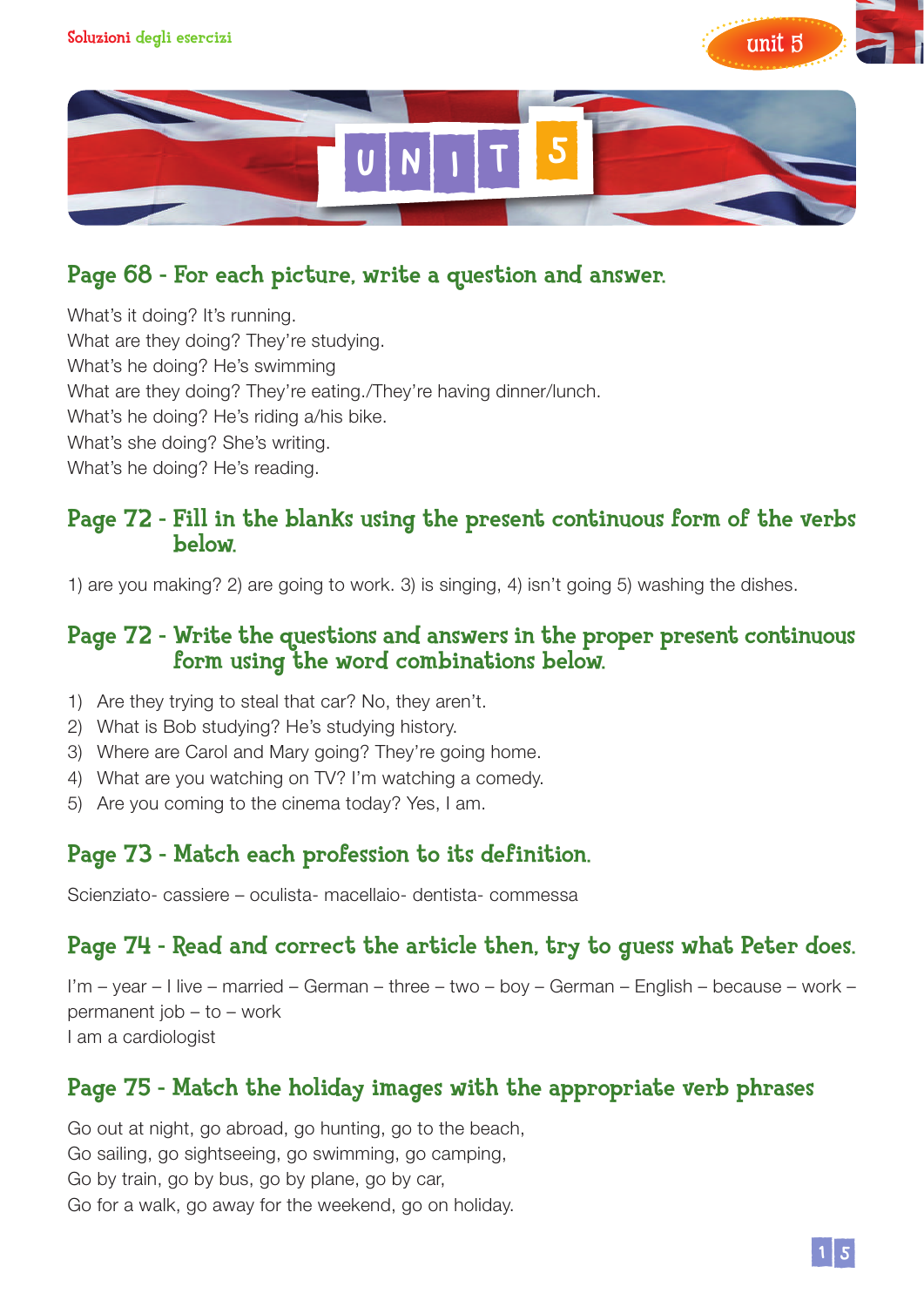

## Page 76 - Write a dialogue following the indications below.

BILL AND TOM ARE TALKING ON THE PHONE

Bill: Hello Tom, it's Bill here. Is David at home studying/doing his homework? Tom: I'm sorry Bill, David isn't at home. He's out playing tennis. Why are you looking for David? Bill: I'm looking for David because I'm doing a difficult Italian exercise and David is very good in Italian (so I wanted to ask him for help).



## Page 80 - Write sentences describing the pictures

Example/Esempio

The boy is taller than the girl. The girl is shorter than the boy.

The city is wetter than the beach. The beach is sunnier than the city.

The girl with the blue dress is fatter than the girl with the green dress. The girl with the green dress is thinner than the girl with the blue dress.

The blue T-shirt is darker than the white T-shirt. The white T-shirt is lighter than the blue T-shirt.

The elephant is bigger than the butterfly. The butterfly is smaller than the elephant.

The water is hotter than the ice cubes. The ice cubes are colder than the water.

The red car is longer than the blue car. The blue car is shorter than the red car.

### Page 82 - Write sentences describing the pictures.

The green car is the fastest. The red car is the slowest. The blue T-shirt is the most expensive. The red T-shirt is the cheapest. Arab is the most difficult language. English is the easiest language. The tropical beach is the sunniest. The light blue ombrella is the wettest. The orange ombrella is the driest. The blue toy sack is the largest. The green toy sack is the smallest. Umberto Street is the widest. Vittorio Emanuele Road. is the narrowest.

### Page 84 - Choose the correct answer.

1) the youngest, 2) the most terrifying, 3) the prettiest, 4) the most interesting, 5) the oldest, 6) the longest, 7) the fastest, 8) the best, 9) the coldest, 10) the most beautiful.

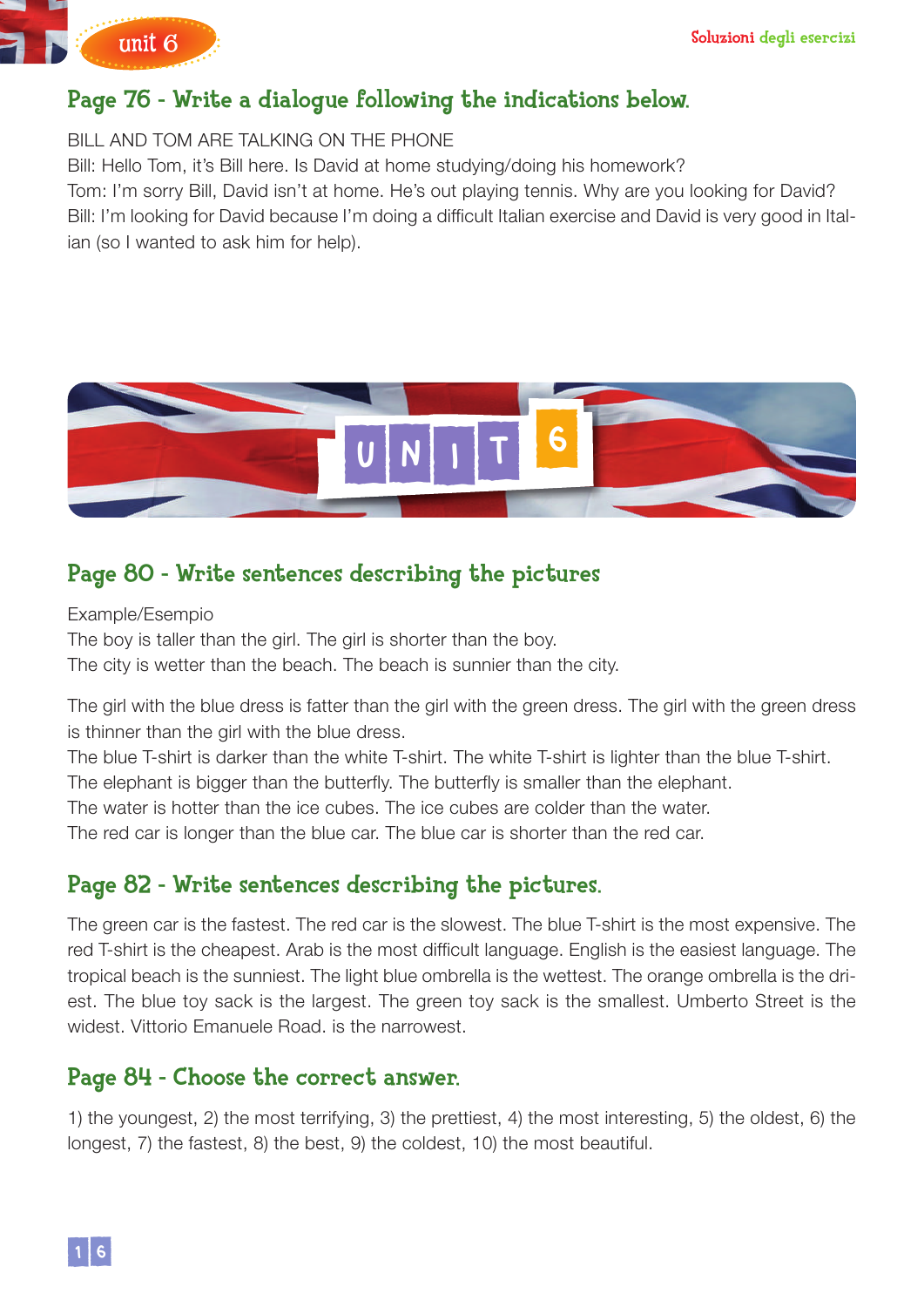

## Page 85 - Complete the following chart.

|                  | <b>COMPARATIVE FORM</b> | <b>SUPERLATIVE FORM</b> |
|------------------|-------------------------|-------------------------|
| <b>Bad</b>       | worse                   | the worst               |
| <b>Beautiful</b> | more beautiful          | the most beautiful      |
| <b>Big</b>       | bigger                  | the biggest             |
| <b>Busy</b>      | busier                  | the busiest             |
| Cheap            | cheaper                 | the cheapest            |
| Clean            | cleaner                 | the cleanest            |
| Cold             | colder                  | the coldest             |
| Comfortable      | more comfortable        | the most comfortable    |
| <b>Difficult</b> | more difficult          | the most difficult      |
| Easy             | easier                  | the easiest             |
| Expensive        | more expensive          | the most expensive      |
| Famous           | more famous             | the most famous         |
| <b>Far----</b>   | further                 | the furthest            |
| Fat              | fatter                  | the fattest             |
| Friendly         | friendlier              | the friendliest         |
| Generous         | more generous           | the most generous       |
| Good             | better                  | the best                |
| Greedy           | greedier                | the greediest           |
| Happy            | happier                 | the happiest            |
| Healthy          | healthier               | the healthiest          |
| Hot              | hotter                  | the hottest             |
| Important        | more important          | the most important      |
| Long             | longer                  | the longest             |
| Much             | more                    | the most                |
| Near             | nearer                  | the nearest             |
| <b>Nice</b>      | nicer                   | the nicest              |
| <b>Noisy</b>     | noisier                 | the noisiest            |
| Polluted         | more polluted           | the most polluted       |
| Poor             | poorer                  | the poorest             |
| Pretty           | prettier                | the prettiest           |
| Quiet            | quieter                 | the quietest            |
| Relaxed          | more relaxed            | the most relaxed        |
| Rich             | richer                  | the richest             |
| Short            | shorter                 | the shortest            |
| Silly            | sillier                 | the silliest            |
| Tall             | taller                  | the tallest             |
| Thin             | thinner                 | the thinnest            |
| Ugly             | uglier                  | the ugliest             |
| Uncomfortable    | more uncomfortable      | the most uncomfortable  |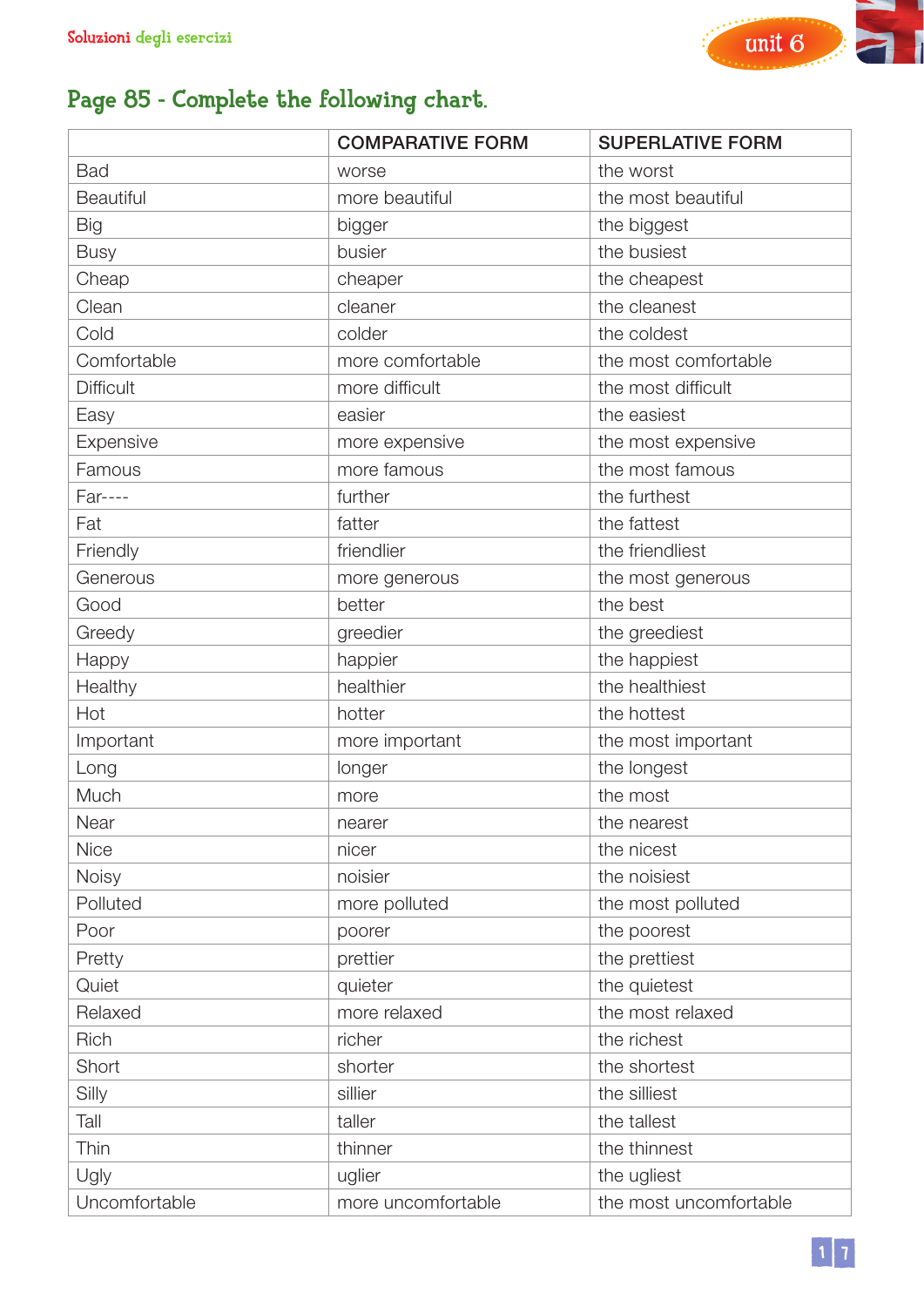Soluzioni degli esercizi



### Page 87 - Look at the pictures and answer the following questions.

- 1) Paula is wearing a a pink and green flowered bluse, dark green pants, blue shoes and a black coat. She is also wearing a necklace, earrings and glasses.
- 2) Patricia is wearing a brown skirt, beige tights, a yellow sweater and brown boots.
- 3) James is wearing blue jeans, an orange shirt, a blue jacket and black shoes. He is also wearing a silver bracelet and glasses.
- 4) Alexander is wearing brown trousers, a light geen polo, a dark green coat and black shoes.

## Page 88 - Match the different types of music with their definition.

Jazz, Rock, Punk, Blues, Rap, Opera.

### Page 89 - Answer the following questions.

#### Possible answers

1) Yes, I do. / No, I don't. 2) Yes, I can. / No, I can't. 3) My favourite kind of music is ……… 4) My favourite group is …….

### Page 89 - Re-write the sentences as done in the example.

Football is more popular than rugby.Rugby is less popular than football.Rugby is not as popular as football.

Wine is better than beer.Beer is not better than wine.Beer isn't as good as wine.

Kiran is more generous than Jack. Jack is less generous than Kiran. Jack isn't as generous as Kiran.

Ferrari cars are faster than Jaguar cars. Jaguar cars are slower than Ferrari cars. Jaguar cars aren't as fast as Ferrari cars.

## Page 90 - Match the following names with their picture.

| A bank $=$ una banca                         | A statue $=$ una statua                    |
|----------------------------------------------|--------------------------------------------|
| A bus station $=$ una stazione autobus       | A castle $=$ un castello                   |
| A chemist's $=$ una farmacia                 | A church $=$ una chiesa                    |
| A cinema $=$ un cinema                       | A department store $=$ un grande magazzino |
| A hospital $=$ un'ospedale                   | A market $=$ un mercato                    |
| A museum $=$ un museo                        | A park $=$ un parco                        |
| A police station = una stazione di polizia   | A post office $=$ un ufficio postale       |
| A railway station = una stazione ferroviaria | A school $=$ una scuola                    |
| A shopping centre $=$ un centro commerciale  | A square $=$ una piazza                    |
| A supermarket $=$ un supermercato            | A theatre $=$ un teatro                    |
| An airport $=$ un aeroporto                  | An art gallery = una gallera d'arte        |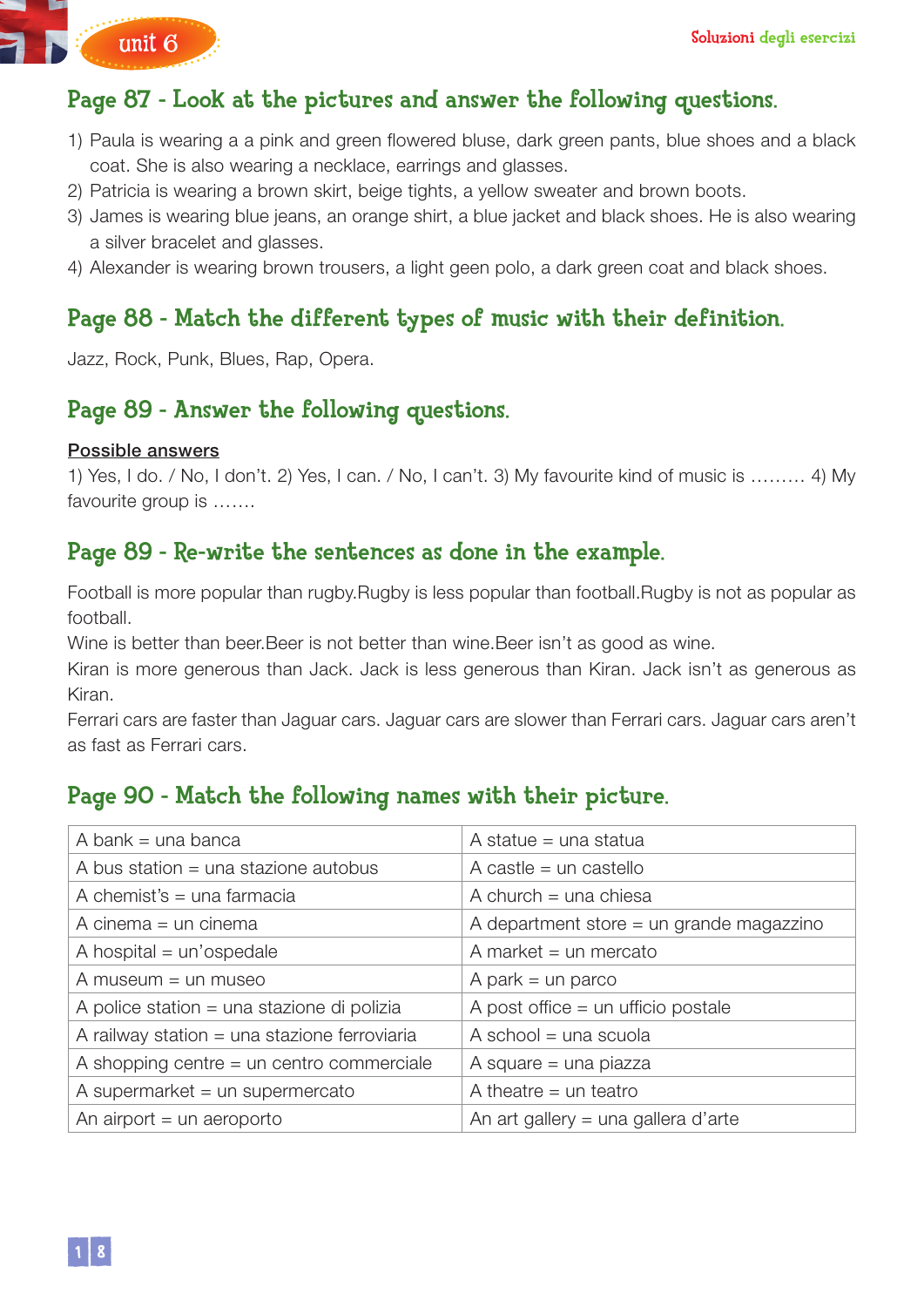

# revision

#### Page 91 - Fill in the blanks with the appropriate words from the list and the proper verb forms.

#### My Holiday

Last summer I went on holiday to Hawaii. It was a wonderful experience that I would like to share with you. My family and I travelled by plane from Italy, we needed to switch a few flights, but this is what happens when you decide to go abroad to such far away destinations. When we arrived in Honolulu, we stayed in a hotel for two nights. During the day we went sightseeing and swimming at the beach. There were many people sailing, surfing, diving and snorkelling. In the evenings we went out to local restaurants for dinner.

On the third day of our holiday, we took a plane to go to another island called Lana'ì. Lana'ì is a beautiful island, there aren't as many tourists as Honolulu. It is a natural, calm and exclusive island. We rented a typical Hawaiian house near the city centre and hired a car to be able to visit the island. In the mornings we went to the beach by car. We went swimming and snorkelling. Swimming near the shore, there were beautiful dolphins, sea turtles, starfish and many other tropical fishes, including jellyfish. We also went sightseeing on the beach! Not far from the shore there was a beautiful coral reef, where many tourists went snorkelling. On the beach there were tropical trees and plants, near the rocks we always found giant crabs. It was a wonderful experience to swim over the coral reef among all the tropical fishes. Sometimes we sunbathed on the beach, but usually we were too busy enjoying nature. In the evenings we often stayed at a nearby hotel where we could experience relaxing Hawaiian music and Hula dancing. We met many people and made many friends during our stay in Lana'ì.

After some days, we went to the nearby island of Maui by ferry boat. Maui is a beautiful island with many tourists and many tourist attractions. We stayed in a hotel for two nights and hired a car. We went sightseeing during the day and saw many interesting things, including the Maui Ocean Center which we found very interesting. The Hawaiian Islands are full of natural beauty, from beautiful mountaintop rainbows to colourful ocean life.

During our holiday, we took many photos and bought some souvenirs. It was a very expensive holiday but we had a lifetime experience.

#### *Translation*

*La scorsa estate sono andato in vacanza alle Hawaii. E' stato una esperienza meravigliosa che vorrei condividere con te. La mia famiglia ed io abbiamo viaggiato via aerea dall'Italia, abbiamo avuto bisogno di cambiare alcuni voli, ma questo è quello che succede quando decidi di andare all'estero verso delle destinazioni così lontane. Quando siamo arrivati a Honolulu, siamo andati in un albergo per due notti. Durante il giorno siamo andati a vedere i luoghi di interesse e siamo andati in spiaggia per nuotare. C'erano molte persone in barca a vela, che facevano il surf, le immersioni e snorkelling. Di sera andavamo nei ristoranti locali per cena. Il terzo giorno della nostra vacanza abbiamo preso un aereo per andare su un'altra isola che si chiama Lana'ì. Lana'ì è un isola bellissima, non ci sono tanti turisti come a Honolulu. E' un isola naturale, calma ed esclusiva. Abbiamo preso in affitto una casa tipica Hawaiana vicino al centro della cittadina e abbiamo noleggiato un auto in modo da poter visitare l'isola. Di mattina andavamo in spiaggia con l'auto. Siamo andati a nuotare ed a*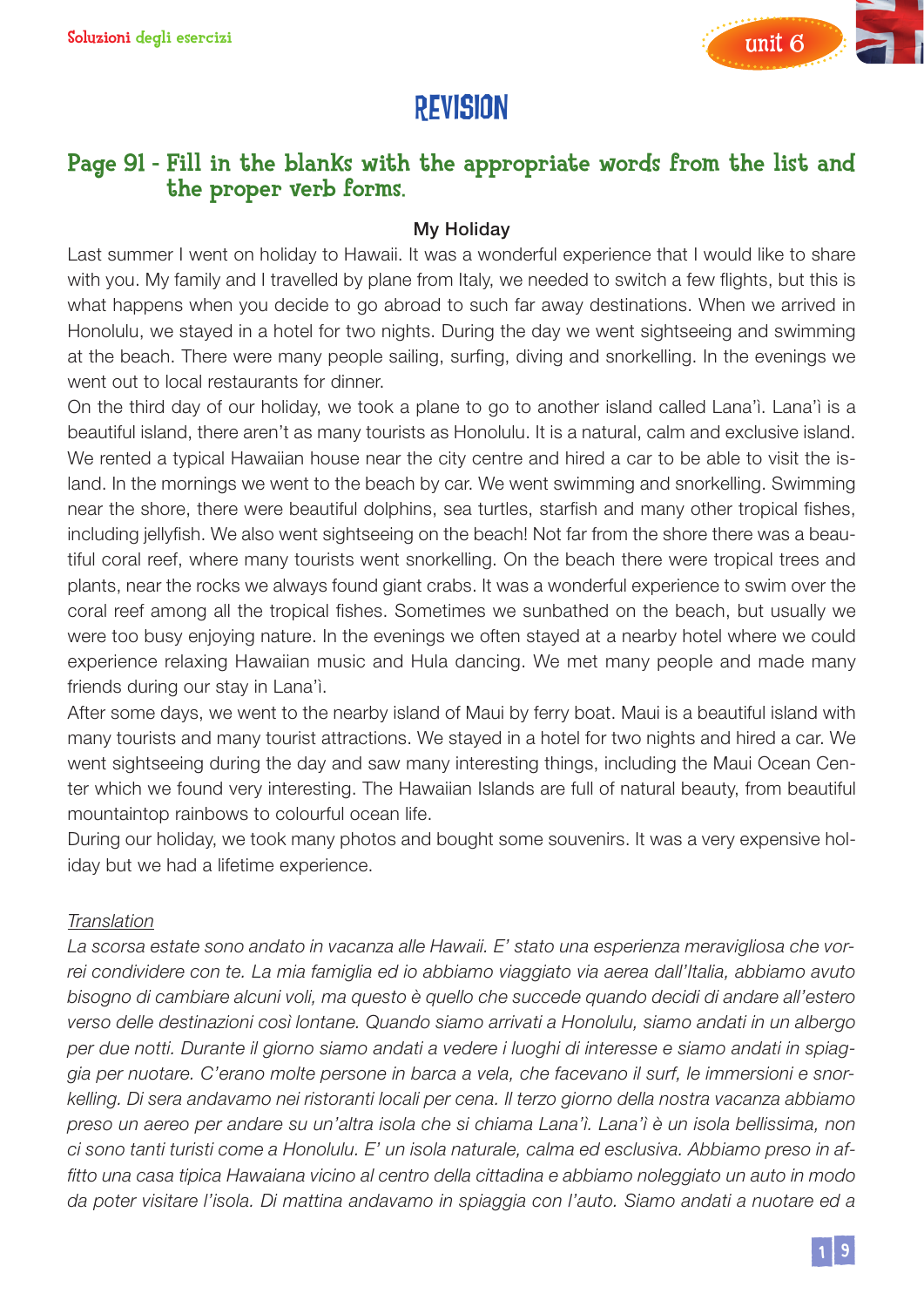

*fare snorkelling. Vicino alla riva nuotavano bellissimi delfini, tartarughe marine, stelle marine e molti altri pesci tropicali, comprese le meduse. Siamo inoltre andati a scoprire la spiaggia! Non lontano dalla riva c'era una bellissima barriera corallina, dove molti turisti andavano a fare snorkelling. Sulla spiaggia c'erano alberi tropicali e piante, vicino agli scogli abbiamo sempre trovato dei granchi enormi. E' stato una esperienza bellissima poter nuotare al di sopra della barriera corallina con tutti quei pesci tropicali. A volte prendevamo il sole in spiaggia, ma solitamente eravamo troppi impegnati a goderci le bellezze naturali. Di sera siamo andati spesso in un albergo nelle vicinanze per poter ascoltare della musica Hawaiana rilassante e la danza Hula. Abbiamo conosciuto molte persone durante il nostro soggiorno a Lana'ì.*

*Dopo alcuni giorni, siamo andati ad una vicina isola di nome Maui con un traghetto. Maui è un isola bellissima con molti turisti e molte attrazioni turistiche. Siamo stati in un albergo per due notti ed abbiamo noleggiato un auto. Siamo andati a visitare posti nuovi di giorno ed abbiamo visto molte cose interessanti, compreso il Maui Ocean Center (Acquario) che abbiamo trovato molto interessante. Le Isole Hawaiane sono piene di bellezze naturali, da arcobaleni bellissimi in cima alle montagne alla vita colorata dell'oceano.*

*Durante le nostre vacanze, abbiamo scattato molte foto ed abbiamo comprato dei ricordini. E' stata una vacanza molto costosa ma abbiamo avuto una esperienza che durerà tutta la vita.*

#### Page 91 - Answer the following questions.

The author saw beautiful dolphins, sea turtles, starfish and many other tropical fishes, including jellyfish, she also saw giant crabs.

Yes, she enjoyed her holiday very much./Yes, she did.

#### Page 92 - Fill in the blanks with the proper comparative or superlative adjective.

1) more intelligent, 2) best, 3) largest, 4) most, 5) worse, 6) tallest/taller, 7) youngest, 8) oldest, 9) prettiest, 10) more interesting.

#### Page 92 - Each sentence has an underlined word; your task is to decide whether the word is an adverb or not.

Early = adverb, shakily = adverb, helpful = not an adverb, tomorrow = not an adverb, strange = not an adverb, informally = adverb, lovely = not an adverb, loudly = adverb, fast = adverb, hot = not ad adverb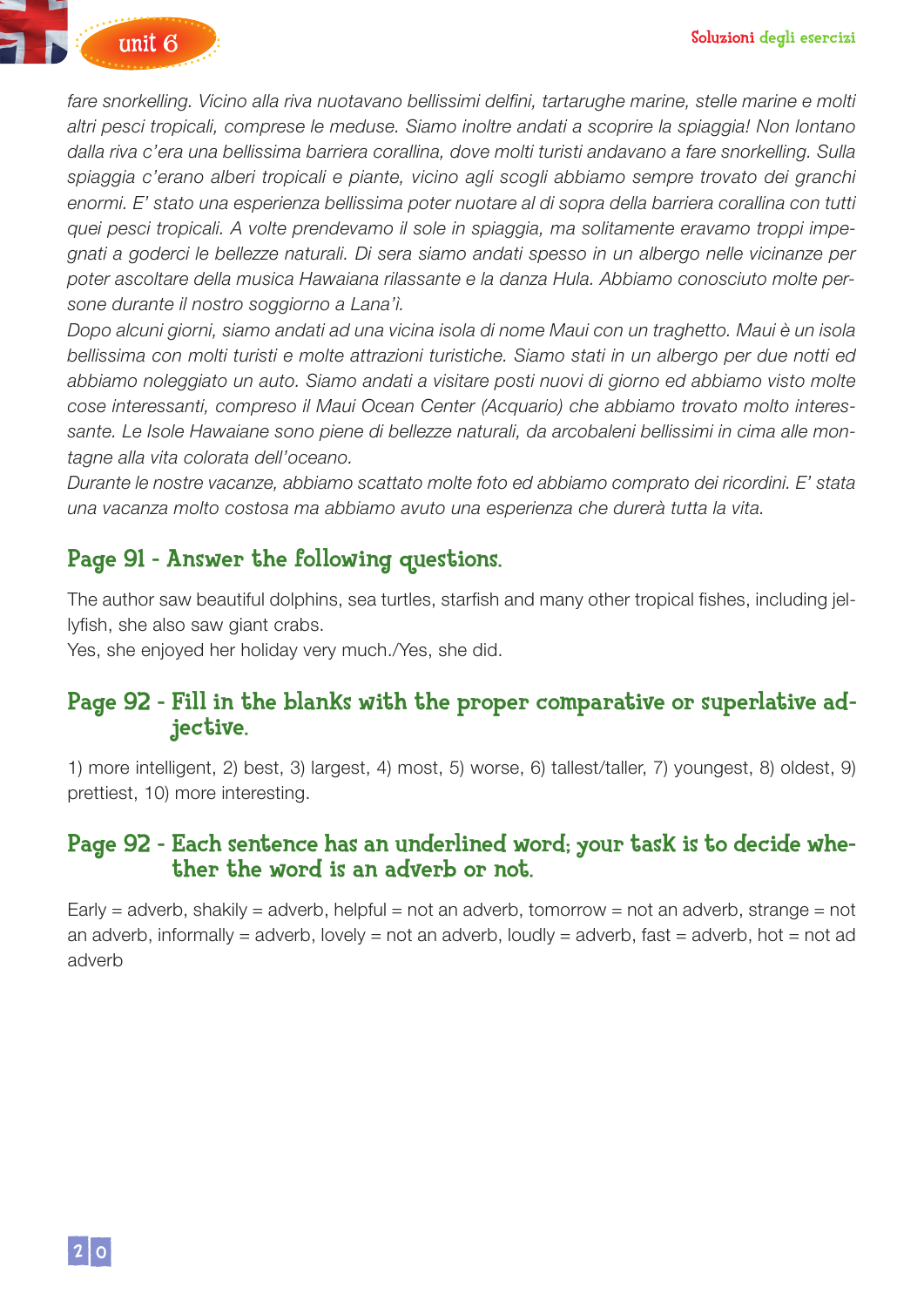



### Page 94 - Complete the following sentences with must or mustn't.

1) must, 2) mustn't, 3) must, 4) mustn't, 5) must

#### Page 95 - Complete the following sentences with "have to" or "don't have to".

1) have to, 2) don't have to, 3) don't have to, 4) don't have to.

#### Page 96 - Complete the following sentences:

1) can, 2) Can, can't, can't, 3) can, can't, 4) can, 5) Can, can.

#### Page 97 - Fill in the blanks with "must or "mustn't".

1) mustn't, 2) must, 3) must, 4) mustn't, 5) mustn't, must, 6) must.

#### Page 97 - Fill in the blanks with "must or "mustn't" and the appropriate verb.

1) mustn't use, 2) mustn't cross, 3) must write, 4) must walk, 5) mustn't listen, 6) must buy.

#### Page 97 - Fill in the blanks with "must" or "have to" using the proper tenses and forms.

1) must, 2) has to, 3) have to, 4) mustn't, 5) had to, 6) Must, have to.

#### Page 98 - Re-write the sentences in their correct form using an appropriate verb, then translate the sentences in Italian.

- 1) You(don't have to /mustn't) go swimming after a meal. You mustn't go swimming after a meal. Non devi nuotare dopo i pasti.
- 2) You (don't have to /mustn't) watch the news on TV, you can read the newspaper. You don't have to watch the news on TV, you can read the newspaper. Non devi guardare il telegiornale alla TV, puoi leggere il quotidiano.
- 3) There isn't an English test tomorrow, so we (don't have to /mustn't) bring a dictionary. There isn't an English test tomorrow, so we don't have to bring a dictionary. Non c'è un compito d'inglese domani, quindi non dobbiamo portare il dizionario.
- 4) You (don't have to /mustn't) park here. The car park is just round the corner. You mustn't park here. The car park is just round the corner. Non puoi parcheggiare qui. Il parcheggio è dietro l'angolo.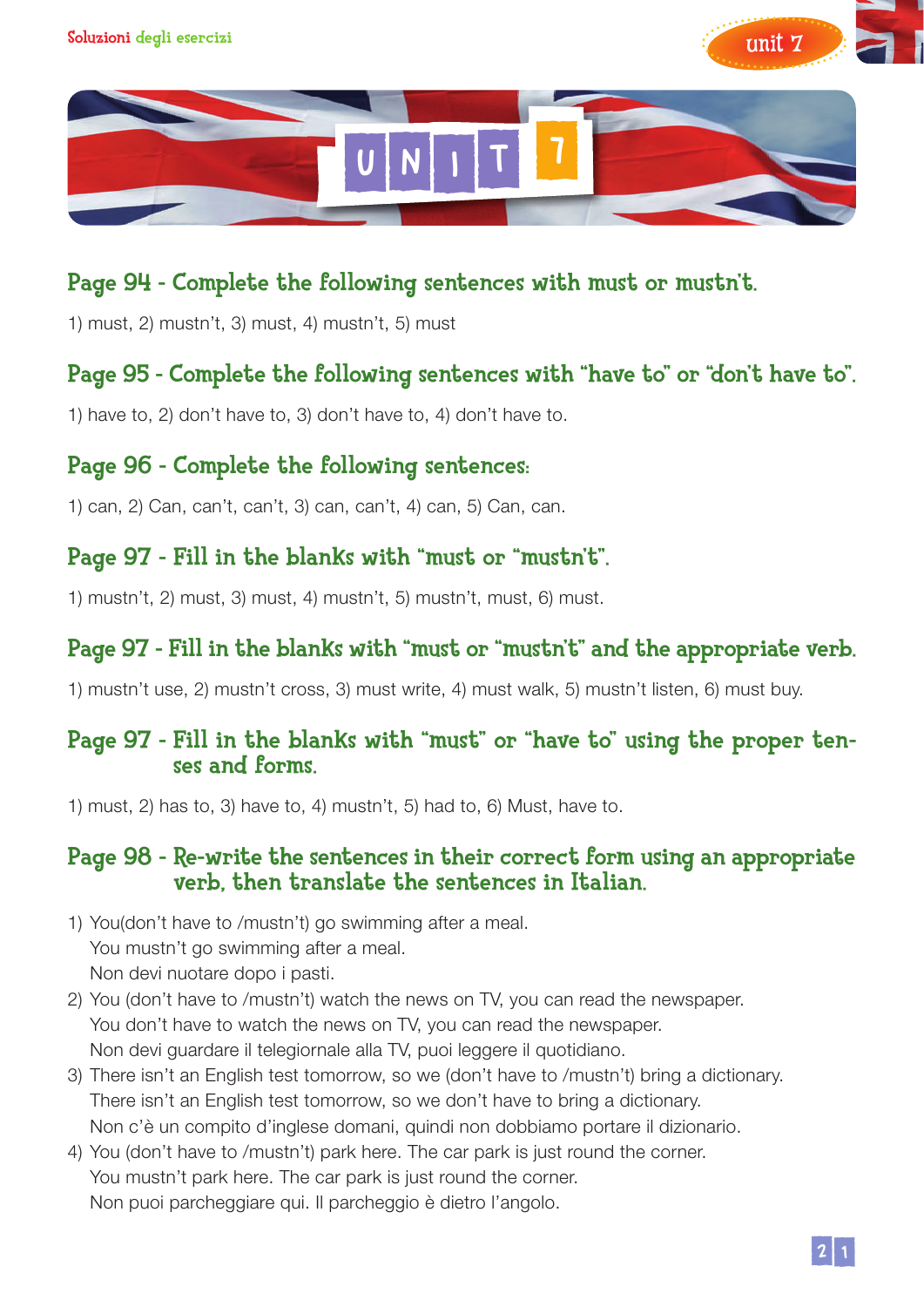

- 5) You (don't have to /mustn't) use the computer. There's a virus in the system. You mustn't use the computer. There's a virus in the system. Non puoi usare il computer. C'è un virus nel sistema.
- 6) You (don't have to /mustn't) send a letter, you can phone. You don't have to send a letter, you can phone. Non devi inviare una lettera, puoi telefonare.

#### Page 99 - Change the following affermative sentences into negative and interrogative sentences.

- 1) You must be at the station to meet Jane. You mustn't be at the station to meet Jane. Must you be at the station to meet Jane?
- 2) You have to be at the station to meet Jane. You don't have to be at the station to meet Jane. Do you have to be at the station to meet Jane?
- 3) You should be at the station to meet Jane. You shouldn't be at the station to meet Jane. Should you be at the station to meet Jane?

### Page 99 - Match each question with it's answer.

1) c), 2) f), 3) e), 4) b), 5) d), 6) a).

#### Page 105 - Listen to Track 71, 72, 73, again and answer the following questions.

- 1) Global warming is the phenomenon of the Earth's warming up due to the increase of gasses produced in the greenhouse effect.
- 2) The greenhouse effect is when the increased gasses act like a wall and don't allow the Earth's heat to escape.
- 3) Most of the increase is due to human activities, like:
	- burning gasoline to drive cars and trucks
	- burning oil, coal or wood to produce electricity
	- for heating, cooling, and other purposes

With greater amounts of greenhouse gases in the air, more heat will be trapped, and the Earth will get warmer...and warmer...and warmer.

- 4) You can help slow global warming by:
	- Walking, riding your bicycle, or taking the bus instead of always going by car.
	- Not wasting electricity (turn off the lights, the radio, the TV and the computer when you're not using them).
	- Reducing, reusing or recycling all kinds of items, from soda cans to clothes, to save energy and raw materials.
	- Planting trees to help absorb excess CO2, and to provide shade and windbreaks to keep buildings at more even temperatures so they will require less energy for heating or cooling.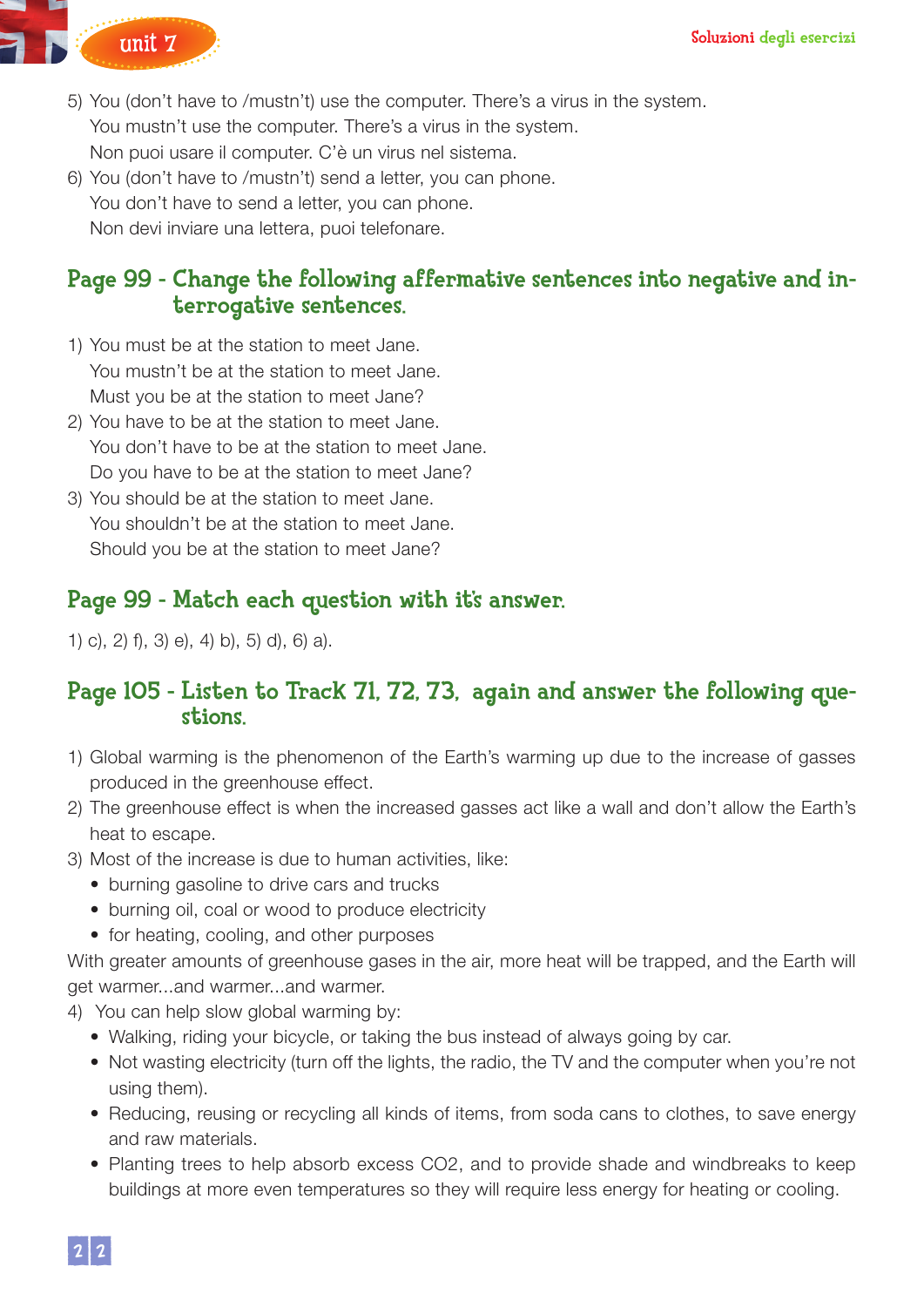

## Page 106 - Now do the Enviroment Wordsearch.



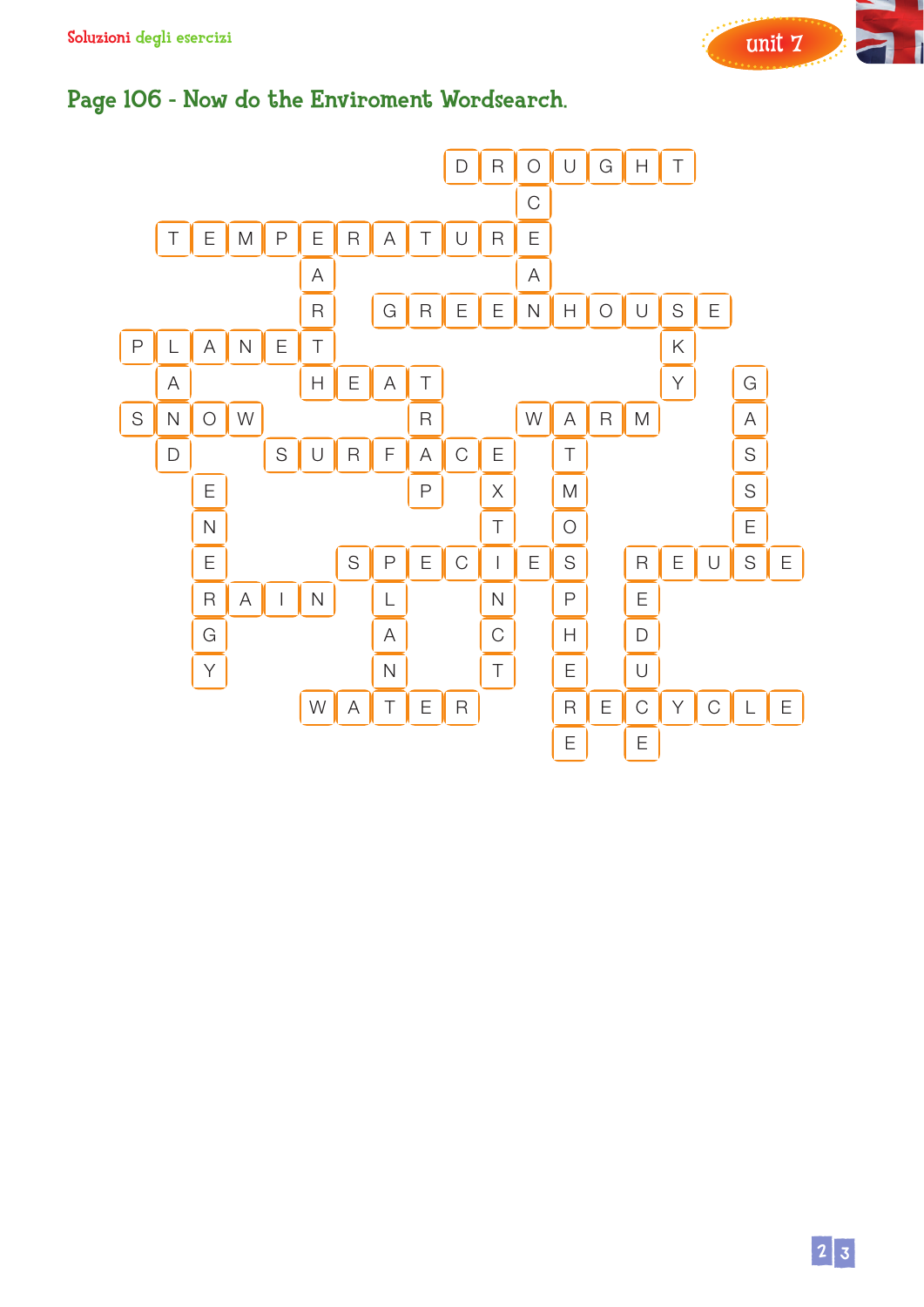



### Page 109 - Translate the following sentences in English.

- 1) Would/Could you please teach me how to drive?
- 2) May I please exit the classroom?
- 3) Would you like another cup of tea?
- 4) Can I go to Francis' house after school?

### Page 110 - Complete the following sentences

2) like playing, 3) likes going, 4) like going, 5) like don't like, 6) likes 7) doesn't like cooking, 8) likes talking, 9) likes talking, 10) like dancing, 11) like travelling, 12) likes having, 13) like reading

#### Page 111 - Write sentences as per the example.

Does he like basketball or does he prefer football? Does she like dancing or does she prefer gymnastics? Do we like maths or do we prefer English? Do they like fruit or do they prefer vegetables? Do you like dogs or do you prefer cats?

### Page 112 - Complete the sentences with the correct form.

- 1) Can you open the window, please?
- 2) Can you ring the bell, please?
- 3) Could you go to the post office for me, please?
- 4) Can you lay the table, please?
- 5) Could you translate the letter from English to Italian, please?
- 6) Can you book a flight to Milan, please?
- 7) Could you go shopping for me, please?

#### Page 113 - Write the following sentences using must or mustn't.

You mustn't smoke.You must turn right.You must wear a helmet.You must wear a uniform.You must stop here.You mustn't enter this road.You mustn't park your car here.You mustn't pass.You must show your i.d.

#### Page 114 - Complete the following sentences with the proper superlative adjective.

Longest, highest, largest, highest, biggest, longest, largest, best, fastest.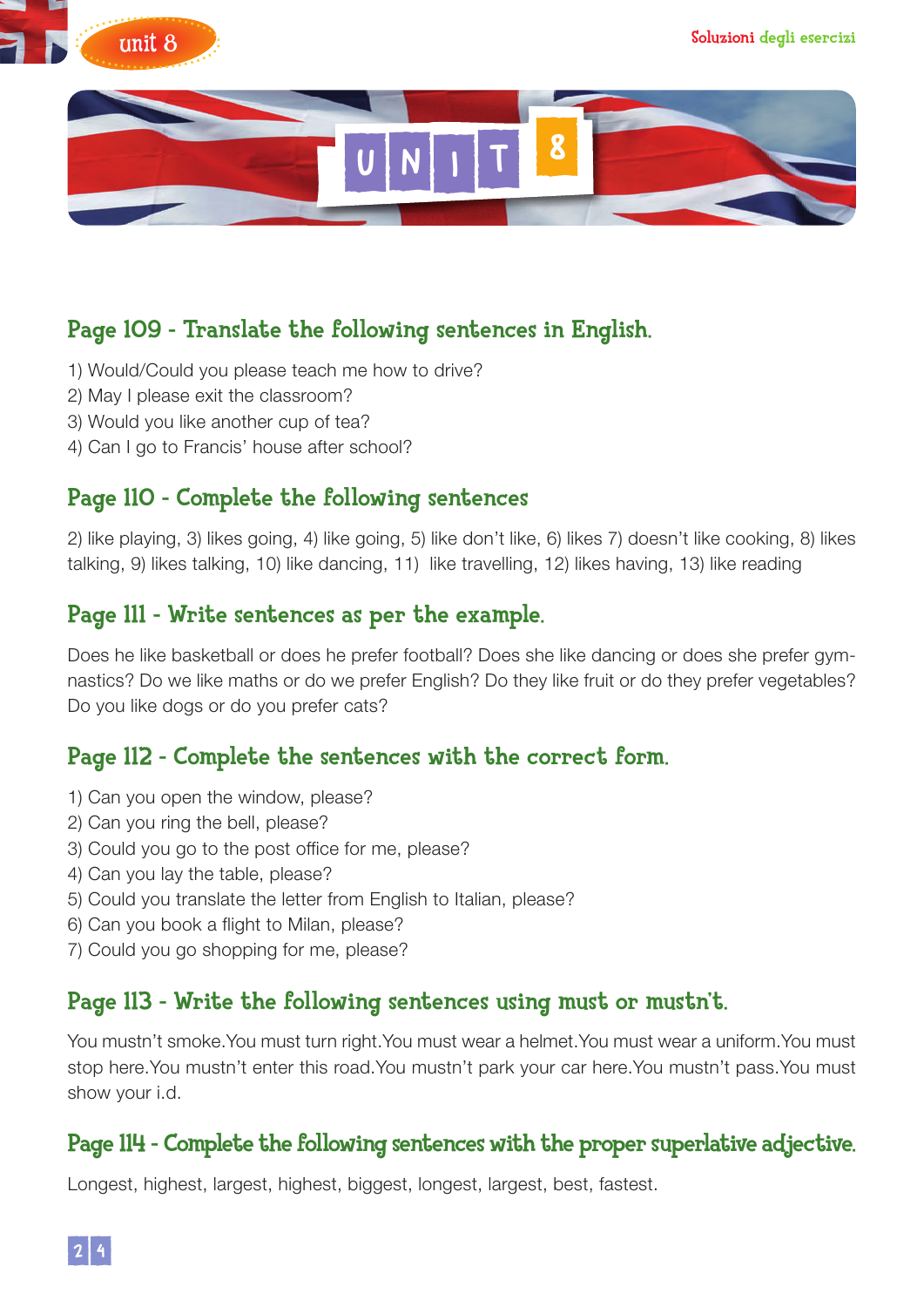

### Page 116 - Complete the story filling in the blanks with the list of adjectives and adverbs in the box

The cougar is an amazing animal. Its back legs are longer than its front legs, so it can jump incredibly high; some cougars can jump up to six meters. It is extremely strong too, and can drag its prey (which may be as heavy as the cougar itself) for long distances, until it finds a place where it can eat its food alone. Its claws are very sharp but they can be pulled back into its toes, so the cougar can run silently. Cougars live everywhere they only meet with other cougars in order to breed. Cougars can swim well and climb trees. They used to live safely in north and south America, from Chile to the Yukon, but now they are quite rare.

#### Page 117 - Complete the following sentences with the present progressive or with the "be going to" form.

- 1) I've got the tickets for the concert. I'm meeting Jane outside the Arena at 4 pm.
- 2) It's very cold. It's going to snow/It's snowing.
- 3) This year Manchester United is going to win the League.
- 4) I'm buying you a present.
- 5) Be careful ! You're going to fall off the ladder.
- 6) My mum is baking a cake.
- 7) Let's go to bed. We're leaving at 6 am tomorrow.
- 8) I can't go to school tomorrow. I'm meeting my grandparents at the airport.

### Page 117 - Translate in English the following sentences.

- 1) I'm going to the cinema tonight.
- 2) At what time are you leaving tomorrow?
- 3) I'm going to study English this year.
- 4) What are you going to do? I don't know.

## Page 118 - Complete the story with the proper verb forms.

#### It was a cold dark night…

It was a cold dark night in January. Troy was driving his car to work when he felt a strange sensation. He worked the night shift at Susan's 24/7 fast food and he never felt scared or frightened before. His mobile phone rang and he had to stop the car at the side of the road. When he answered, there was no reply. He continued his journey to work. While he was driving his phone rang again. So once again he stopped his car at the side of the road to answer, and once again there was no reply. Troy started to get upset, he was going to be late for work because of all these phone calls. He continued his journey to work again, hoping his phone wouldn't ring again. He soon arrived at the restaurant, but he noticed something very strange, all the lights were off. Was there a power failure? He got out of his car and walked towards the restaurant. There were no noises, the restaurant